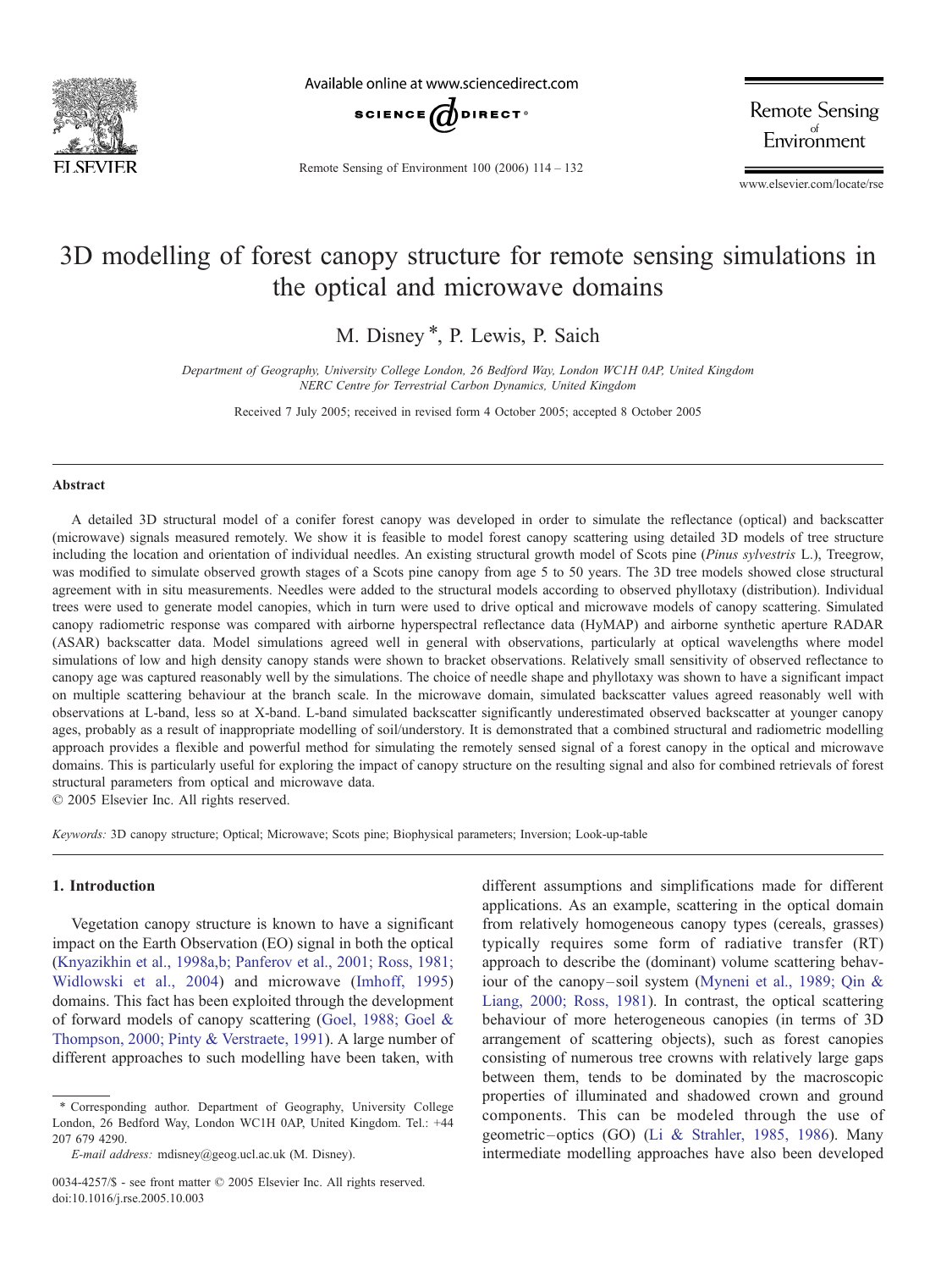to describe canopies characterized by some mixture of both volumetric and GO scattering in the optical domain ([Goel,](#page-16-0) 1992, 1989; Strahler, 1996).

Different scattering processes dominate canopy scattering behaviour at optical and microwave wavelengths. In the optical (and shortwave IR) domain (i.e. wavelength  $\lambda \sim 0.4$  to 0.7  $\mu$ m for visible, up to  $\sim$  1.4 µm in the NIR), scattering as a function of wavelength is predominantly controlled by the spectral reflectance, absorptance and transmittance properties of all material within the canopy, in particular green leaf material. Angular variation of the scattered radiation field is predominantly controlled by the three-dimensional structure (position and orientation) of objects in the canopy. In the microwave domain ( $\lambda$  0.1 to 50 cm), scattering is controlled by the size and orientation of larger objects in the canopy (linear dimensions  $>> \lambda$ ) and soil roughness; absorption is dominated by moisture content. As a result of these different scattering processes optical and microwave models of canopy scattering have generally developed independently ([Sun & Ranson, 199](#page-18-0)5; Lang et al., 1994; Sun et al., 1991; Ulaby et al., 1986). Both optical and microwave scattering models can also be inverted against observations in an effort to derive model parameter estimates ([Goel and Strebel, 1983; Kimes et al., 2000, 199](#page-16-0)7; Pinty & Verstraete, 1991; Weiss et al., 2000). However, the differing nature of the models in the two wavelength domains has led to inversion methods being applied independently to optical and microwave observations rather than in combination ([Ranson et al., 1997\)](#page-17-0).

Much less has been done on exploiting microwave scattering models in parameter retrieval. However, there are some interesting recent examples showing how this can be done. [Moghaddam and Saatchi \(1995\)](#page-17-0) have validated a radiative transfer model by comparing simulations for AIRSAR (C-, Land P-band) signatures of young- and old-Jack Pine. They have then replaced the model with polynomial fits (dependent on the canopy permittivity) to provide an estimation algorithm for tree moisture ([Moghaddam & Saatchi, 1999\)](#page-17-0). They have gone further and used a quasi-radiative transfer model to derive both canopy and stem water content, and thence biomass ([Saatchi &](#page-17-0) Moghaddam, 2000) by fitting some of the more complicated canopy structural parameters against AIRSAR data. [Lin and](#page-17-0) Sarabandi (1999a,b) have also used a linearised form of their coherent scattering model, by showing first that it reproduces both C- and L-band backscattering and interferometric signatures for a forest stand, and then generating linear fits in parameter space, locally around the validation. Some alternative approaches have exploited artificial neural networks to solve similar problems by first training the network using model simulations ([Kimes et al., 1997; Pierce et al., 1995\)](#page-17-0) and then testing the resulting networks for deriving forest characteristics using real data. [Kimes et al. \(1998\)](#page-16-0) review methods that include both optical and radar data and models.

If the 3D structure of a particular canopy can be described explicitly then it is possible to use models of canopy scattering behaviour to describe the radiometric response of such a canopy in both the microwave and optical domains. Such model simulations can be used to explore the impact of canopy structure on the EO signal as well as for generating look-uptables (LUTs) of canopy response in the optical and microwave domains. In this way estimates of biophysical parameters of importance for studies of the carbon cycle and global climate, such as leaf area index (LAI), biomass and canopy cover can be generated from combined optical and microwave EO data. The potential of 3D structural modelling to provide a framework for combining optical and microwave data has important implications for improving biophysical parameter information retrieval from EO data.

Many approaches to modelling 3D canopy architecture have been developed with particular emphasis in recent years in morphogenetic and functional-structural modelling *i.e.* linking genetic and process-based aspects of tree growth to development of plant structure (Mêch & Prusinkiewicz, 1996; Perttunen et al., 1996; Reffye et al., 1997; Sievanen et al., 2000). [Godin and Sinoquet \(2005](#page-16-0)) review current developments in these research areas.

However, such representations are typically used for detailed process-level simulation of canopy response to environmental drivers (climate, availability of water, nutrients etc.) and ecosystem management [\(Kurth & Sloboda, 19](#page-17-0)97; Mäkelä et al., 2000; Reffye et al., 1999), rather than for representing how such a canopy might look from EO. In the latter application, only the external properties of a tree contributing to its absorption or scattering of incoming radiation are of interest, as only these can be measured [\(Disney](#page-16-0) et al., 2004; Lewis et al., 2004). In studies where the EO signal has been examined, this has generally been for a particular species type and sensor and/or using simplified structural and/ or scattering models [\(Courbaud et al., 2003; Proisy et](#page-16-0) al., 2002). This paper describes an approach that is essentially generic: given a description of a 3D canopy of arbitrary complexity derived from models or measurements or both, along with radiometric properties of canopy components, the canopy radiation regime can be simulated in the optical and microwave domains using the same structural description.

As a demonstration of this method, this paper presents a structural and radiometric comparison of a modeled Scots pine canopy with observations. Forest structure is compared with ground-based measurements of tree height and trunk diameterat-breast-height (dbh). Canopy reflectance ( $\rho_{\text{canopy}}$ ) and backscatter  $(\sigma)$  are simulated and compared with data collected during the Synthetic Aperture RADAR and Hyperspectral Airborne Campaign (SHAC) over Thetford Forest, Norfolk, UK in 2000 [\(Saich et al., 2001](#page-17-0); [http://www.neodc.rl.ac]( http:\\www.neodc.rl.ac.uk\index.php?option=displaypage&Itemid=66&op=page&SubMenu=66 ).uk/ index.php?option=displaypage&Itemid=66&op=page&Sub-Menu=66; [Balzter et al., 2001](#page-16-0)). The utility of the 3D structural approach to modelling scattering in both the optical and microwave domains is explored and implications discussed. In this paper we establish the utility of the forward modelling approach. We do not solve the inverse problem as there are a number of issues raised by this which will be discussed in detail elsewhere. Detailed examination of the scattering behaviour within the modeled canopy and some implications for parameter retrieval via inversion are presented in [Saich et](#page-17-0) al. (2003).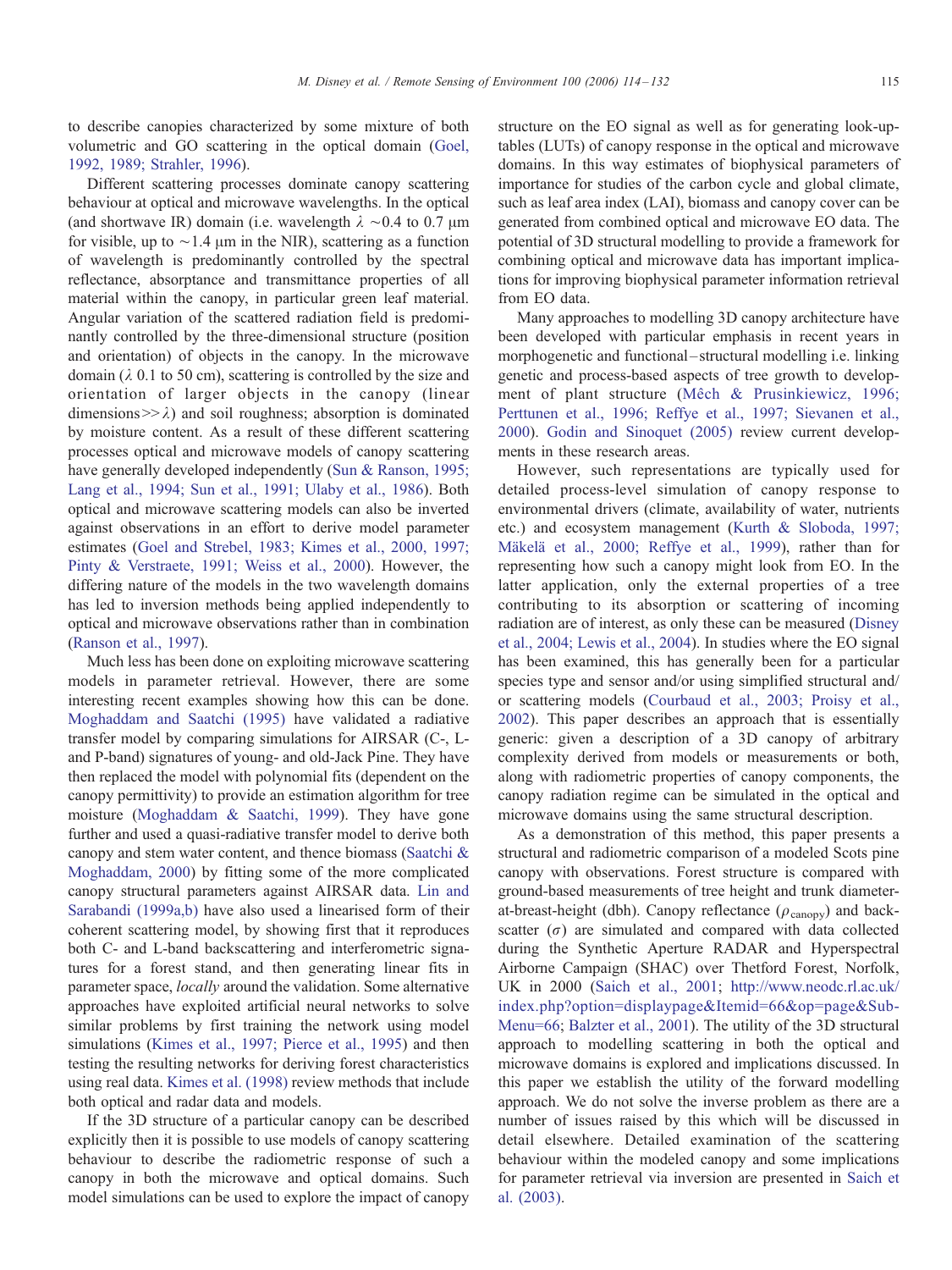#### 2. Material and methods

#### 2.1. Scattering models

The aim of constructing 3D models of canopy structure in this case is to develop a robust method for simulating the canopy radiation regime in the optical and microwave domains using the fewest assumptions possible. This requires development of a credible model of forest canopy structure which can then be combined with radiation scattering models. The models used for simulating canopy radiometric response were *drat* (aDvanced Radiometric rAy Tracer) in the optical domain and CASM (Coherent Additive Scattering Model) in the microwave domain.

The *drat* model is an efficient Monte Carlo ray tracing (MCRT) model ([Disney et al., 2000; Lewis, 1999\)](#page-16-0), which is driven by 3D locations and orientations of scattering elements (including triangles, spheres, cylinders, spheroids, ellipsoids, Bezier patches etc.) combined with descriptions of radiometric properties of the primitive set (reflectance, transmittance at specified wavelengths) ([Saich et al., 2003](#page-17-0)). This model has been used in a number of simulation studies and has been shown to agree with both measurements and other models of canopy scattering ([Liang, 2004; Pinty et a](#page-17-0)l., 2004). A highly efficient scattering model is required given that each 3D Scots pine tree model contains of the order  $10<sup>7</sup>$ scattering primitives and a modelled forest stand may contain several thousand trees, resulting in potentially  $> 10^{10}$  primitives in a large scene.

The CASM model is a (coherent) single scattering model of microwave backscatter, also driven by canopy geometry. The model is very similar to that of [Lin and Sarabandi \(1999a,b\)](#page-17-0) in which backscattered power is calculated by direct summation of the far-field scattering from an ensemble of N particles with positions  $r_p$ . In this case

$$
\sigma = \frac{4\pi}{A} \langle \bar{F}\bar{F}^* \rangle \tag{1}
$$

where *A* is the illuminated area and

$$
\bar{F} = \sum_{p=1}^{p=N} \bar{f}^{(p)} e^{ik(\hat{k}_s - \hat{k}_i)\cdot\bar{r}_p} = \sum_{p=1}^{p=N} \bar{f}^{(p)} e^{-2ik\hat{k}_i\cdot\bar{r}_p}
$$
(2)

Here k is the propagation constant,  $\bar{f}^{(p)}$  is the scattering amplitude of the *p*th particle,  $\overline{F}$  is the total electric field (ignoring the far-field Green's function term),  $\bar{F}^*$  is the complex conjugate of  $\bar{F}$ , and we have assumed backscattering  $(k<sub>s</sub>=-k<sub>i</sub>)$ . The components of the trees are modelled as finite cylinders, based on the use of the internal field of an infinite cylinder (Kar[am and Fung, 1988; Karam et al., 1988\).](#page-16-0) Interactions with the ground are also included for paths that scatter from the vegetation to the ground and then the sensor and vice versa. Within this implementation, a multiplicative factor has been included to take account of the effects of the surface roughness of the ground in lowering the reflected power, so that the Fresnel coefficient is replaced with

$$
\bar{g} = \bar{r} e^{-2(k_0 s \cos \theta)^2} \tag{3}
$$

where the standard deviation in vertical height is  $s, \bar{r}$  is the Fresnel reflection coefficient and  $\theta$  is the scattering angle. The permittivity of the ground surface is related to the soil moisture via the empirical relationship of [Hallikainen et al. \(1985\)](#page-16-0).

To take account of extinction losses in the medium, Foldy's approximation ([Tsang et al., 1985\)](#page-18-0) is used to derive the effective propagation constant. A three-dimensional grid is implemented to allow representation of both vertical and horizontal inhomogeneity in the vegetation canopy. Propagation constants are determined on a cell-by-cell basis. Full details of the model configuration are given in [Saich et](#page-17-0) al. (2003).

## 2.2. Canopy structural representation

The representation of canopy structure used in this study was provided by the Treegrow model developed by [Leersn](#page-17-0)ijder (1992). Treegrow is an empirical growth model which is parameterised by species-dependent branching statistics in conjunction with specified external environmental conditions such as the available light regime to simulate individual tree development with time. The model has been used previously by [Woodhouse and Hoekman \(2000\)](#page-18-0) for example to generate statistical properties of an ensemble of scattering objects for simulation of RADAR backscatter from conifer canopies. Whilst this approach is suitable for driving backscatter models which approximate forest structure as layers of simple scattering objects (e.g. cylinders) much of the fine-scale 3D structural information output by Treegrow is not used. The use of a coherent scattering model such as CASM permits full use of the detailed 3D structural models and requires locations of the individual scattering elements to be defined. This detailed structural information becomes important when simulating radiation in the optical domain where wavelength is much less than the dimensions of the canopy scattering elements, even needles (not the case at microwave wavelengths).

The Treegrow model is driven by:

- 1. Environmental parameters: the availability of photosynthetically active radiation (PAR) at the bottom of the crown.
- 2. Species specific parameters: number of shoot types; maximum number of flushes per year; number of shoot orders; minimum shoot length; maximum age of shoots with leaves; maximum stagnation time of a shoot; maximum tolerable light reduction (%).
- 3. Tree specific parameters: an empirical canopy height function; height to crown; maximum crown radius; maximum length of main stem.

Given these various parameters the model will "grow" a tree to a specified age in specified time increments (a single year being the smallest time step), following the various limiting and controlling functions. In this study, if no information regarding a specific parameter was available default parameters were used (see Appendix A for full list of default Treegrow parameters). As far as possible, parameters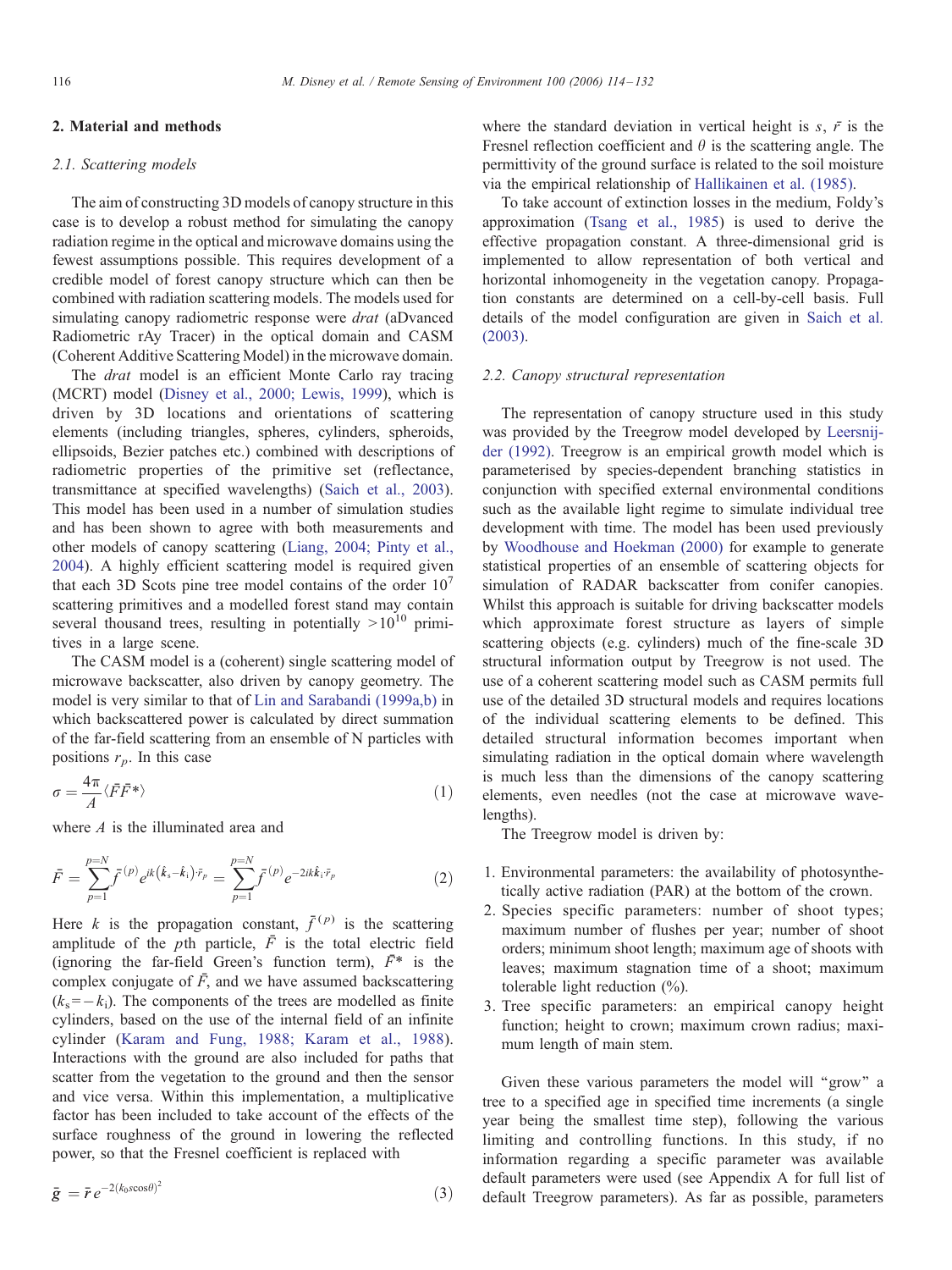were modified in order that the 3D structural information output by the structural model matched observed structural information. This is described below.

#### 2.3. Tree height and diameter-at-breast-height (dbh)

The tree height increment described by Treegrow is controlled by two factors: the light reduction environment within the canopy, and a species- and site-specific empirical height function. The former property requires the definition of a (arbitrary) light reduction function within the canopy. This function describes the variation with age of the percentage of light reaching the ground from the top of the canopy and primarily controls the crown shape. It is in the definition of the light reduction function that a limitation of the stand-based parameterisation of the model becomes apparent. The default light reduction behaviour is based on observations made in a stand that has undergone extensive thinning at various times and this is manifested as severe ''saw-tooth'' variations in light reduction with time from age 15 years onwards. This behaviour (and the longer term trend of gradual reduction in light penetrating the crown and reaching the ground) results in modelled tree height actually reducing with increasing time beyond a certain age and with a crown shape markedly different from that observed at Thetford. This is a result of the Treegrow model parameterisations having been based on standaveraged measurements. In such a case it is reasonable that a thinned stand, with the tallest trees having been felled, may reduce in (average) height with age and develop a different crown shape than would be the case in the absence of thinning. This is clearly not valid when applied to an individual tree, so in this study a modified light reduction function more applicable to individual trees in a stand is developed. This makes the assumption that a function generated from standaveraged light extinction behaviour can in fact represent the

light extinction environment of individual trees, but only if trees within a stand are relatively homogeneous. The more heterogeneous the stand, the less valid such a relationship will be. However, in stands such as those at Thetford used in this study the trees are planted in an extremely regular pattern and are thinned to optimise growth conditions for all trees in a stand. As a result, trees in a given stand have a similar structure suggesting it is reasonable to assume that trees of a particular age will have similar light extinction environments and hence structural development. This is not the case for natural stands, where light extinction environments differ drastically between trees according to age and proximity of competing individuals (amongst other factors). The modified light reduction function used here was estimated iteratively by simulating the light reduction through tree crowns generated with the default light reduction function, comparing resultant modelled and observed tree heights (and crown shape), updating the function and then re-simulating. The default Treegrow and modified light reduction functions are shown in Fig. 1.

It can be seen from Fig. 1 that significant change in the default Treegrow light reduction behaviour is required in order to match modelled to observed tree height. However, the extreme thinning stages included in Treegrow parameterisation are not realistic for trees at Thetford, where thinning is far more gradual until harvest (pers. comm. Dr. Sebastien Lafont, formerly UK Forest Research, Alice Holt, now ECMWF). For this study, modelled trees were only generated to age 50 years as this corresponds with the region of maximum canopy growth. Beyond age 50, annual increments in canopy structure become smaller and smaller and so are less likely to influence the measured  $\rho_{\text{canopy}}$  and  $\sigma$  signal against which any comparison of modelled response is performed.

[Fig. 2](#page-4-0)(a) shows a comparison of tree height values modelled using the original and modified light reduction curve with heights based on measurements made during the SHAC



Fig. 1. Default and modified light reduction curves used in Treegrow model to generate 3D canopy structural information for Scots pine.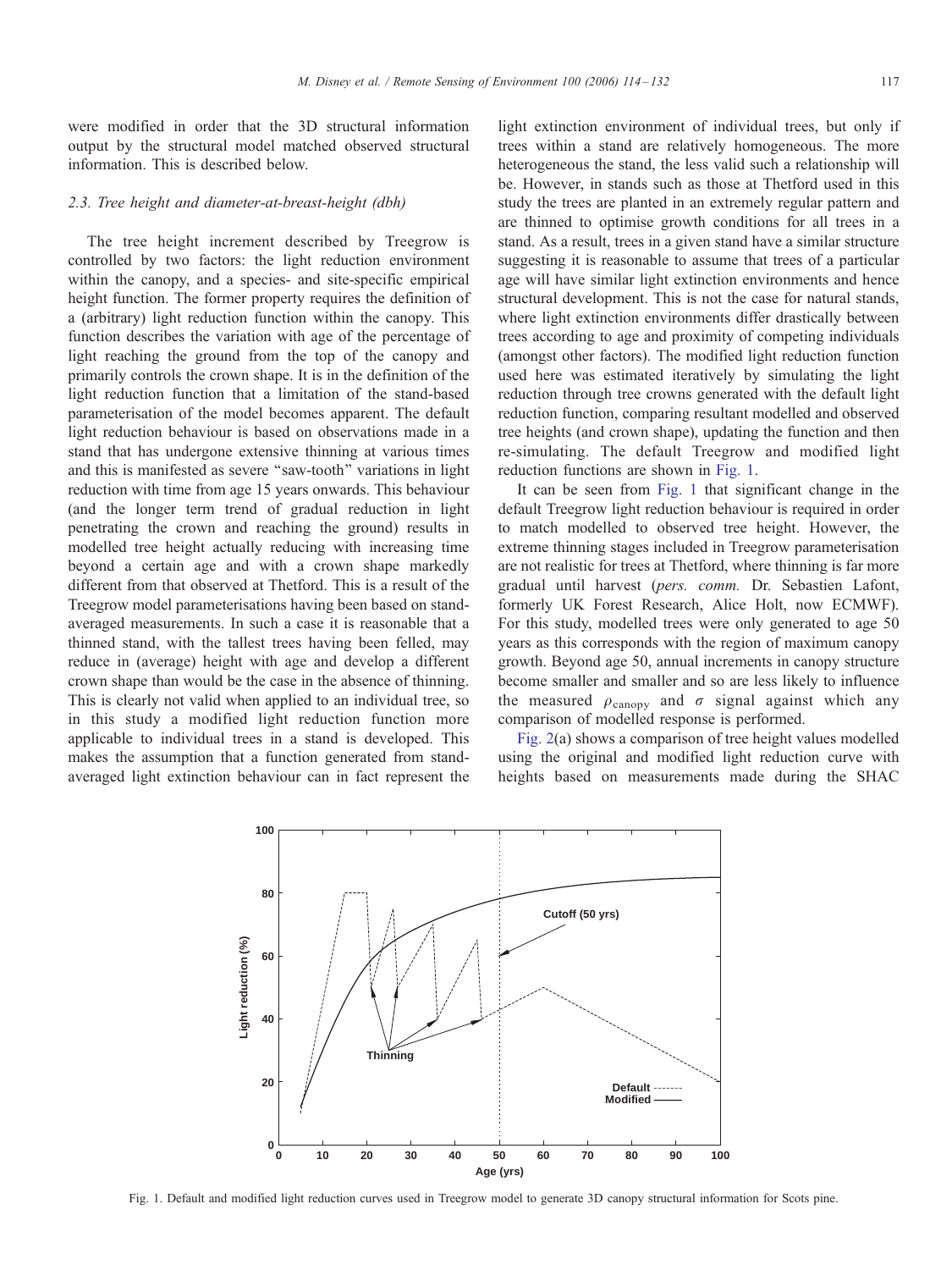<span id="page-4-0"></span>

Fig. 2. a) Tree height (modelled using default light reduction curve) against tree height measured in Thetford Forest and Finland, as a function of tree age; b) as for (a) but for dbh.

campaign [\(Balzter et al., 2001; Saich et al., 2001](#page-16-0)). In this case, tree heights from a Finnish Scots pine stand<sup>1</sup> are also included for comparison as the Treegrow model was originally parameterised using measurements made in Finland. These measurements illustrate the difference the light and management regimes can have on tree growth. The variation of modelled height values at each age represents the variation in tree structure as a result of changing the random seed during generation of each tree. Changing the seed value introduces a stochastic element to what is essentially a deterministic model and allows for variation in a population of statistically similar trees generated by the model in order to mimic observed variability.

It can be seen from Fig. 2(a) that the tree heights modelled using the default light reduction function are in reasonable agreement with the measurements (modelled height is slightly too low) until about age 30 years. After this stage the modelled tree height reduces, for the reasons described above, before rising again. The tree heights modelled with the modified light reduction function show that the anomalous reduction in modelled tree height has been removed. The agreement between modelled tree height and measurements made in Thetford in this case is extremely close  $(r^2$  value of 0.96). The agreement with the Finnish tree height values is also good until about 25 or 30 years of age but after this the Finnish trees are substantially smaller than those of equivalent age at Thetford. Interestingly, the Treegrow model was based on measurements made in Finnish Scots pine stands and this is reflected in the fact that the default model behaviour changes after age 35 to follow the Finnish observations much more closely. This is partially due to different growth conditions (different latitudes and climate) but also as a result of the thinning practices applied in the Finnish stand being substantially different from those applied in Thetford significantly reducing the overall mean height of the tree stand at certain ages.

Diameter-at-breast-height (dbh) was used as a further comparison of measured and modelled structural parameters. Dbh describes the trunk diameter at a height of 1.3 m from the ground. This measure is used as it is relatively simple to make and can be related to tree height and/or trunk size. As a result it is often used as a driving parameter for microwave scattering models of vegetation, where the size (and scattering properties) of the trunk has a major impact on scattering behaviour. Fig. 2(b) shows the comparison of measured against modelled dbh for the Thetford Forests and Finnish sites. Unsurprisingly, the trend is very similar to that observed for height although there is far greater variability within age-stands in this case. Values of dbh range from a few centimeters in early growth stages to 0.35 m at age 50 years. Again, the Finnish forest is notably smaller after age 20 or so than the Thetford case as trees with larger dbh are likely to be selected preferentially because of their greater timber yield (per tree felled). Agreement between measured and modelled dbh is shown by an  $r^2$  value of 0.97.

In addition to the light environment describe above, which has an indirect impact on modelled tree height, Treegrow also uses an empirical (species-specific) function to describe tree height with age (which is modulated by the light environment). Tree height at time t,  $h_t$ , is governed by Eq. (4):

$$
h_t = S \left[ 1 - e^{(-H_1 t)} \right]^{H_2} + [H_3 h_{t-1}] \tag{4}
$$

where  $H_1$ ,  $H_2$  and  $H_3$  are empirical parameters controlling the rate of increase, amplitude and decay of the annual height increment  $\Delta h_t = (h_t - h_{t-1}); S$  is a constant (30);  $h_{t-1}$  is the height at the previous time step,  $t - 1$ . The default values of  $H_1$ ,  $H_2$  and  $H_3$  are 0.035, 1.8 and 0.2, respectively, resulting in a function of  $\Delta h$  which increases rapidly, to a maximum of 0.4 m  $yr^{-1}$  after 17 years, before decaying gradually. Values of  $H_{1,2,3}$ parameters were generated for the Thetford stands by fitting a function of the form of Eq. (4) to the observed height measurements shown in Fig. 2. Resulting values of  $H_{1,2,3}$ were 0.05, 2 and 0.22, respectively. [Fig. 3](#page-5-0) shows the measured values of tree height  $h$ , as well as the unmodified and modified

 $1$  We are grateful for data provided by Risto Sievenan, Finnish Forest Research Institute (METLA), Vantaa Unit, PL 18, 01301 Vantaa.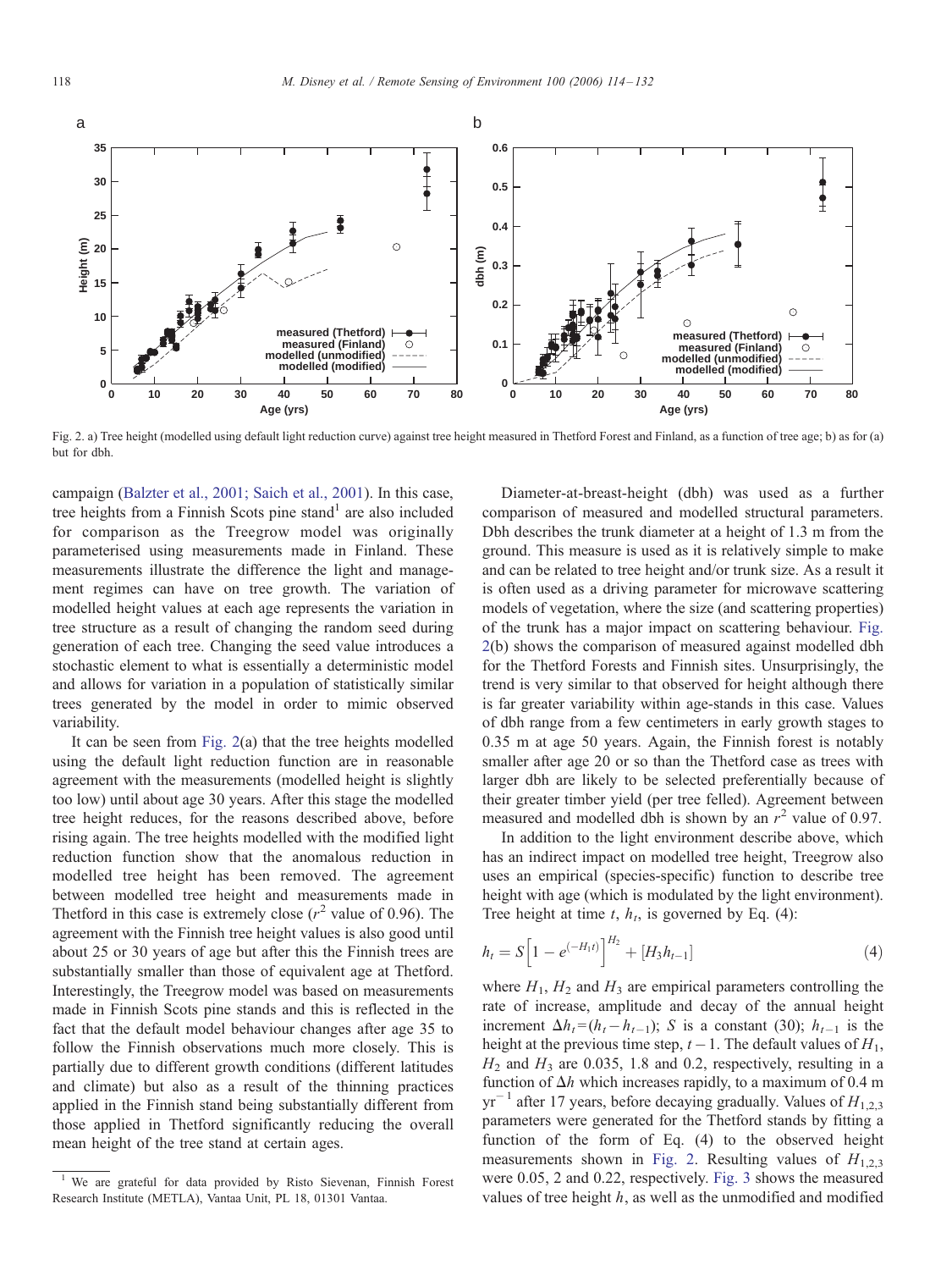<span id="page-5-0"></span>

Fig. 3. Measured tree height h  $(\pm 1\sigma, \text{ left axis})$  with age, from Thetford Forest (filled circles) compared with h modelled using the Treegrow default and modified h functions (solid and dotted lines, respectively). Also shown are the corresponding height increment values,  $\Delta h$ , ( $\pm 1\sigma$ , right axis) for measured h (open circles) and the default and modified h functions (solid and dotted lines, respectively).

Treegrow height functions based on the derived values of  $H_{1,2,3}$ . Also shown in Fig. 3 are the values of  $\Delta h_t$ , derived from measured h, as well as the unmodified and modified model values of  $\Delta h_t$ , derived by transforming Eq. (4).

It can be seen from Fig. 3 that although the form of Eq. (4) follows measurements of  $h$ , the unmodified function tends to underestimate the observed values of  $h$  with age, whereas the modified function fits the observations far more closely. This is reflected in  $r^2$  values of 0.95 compared to 0.98. This illustrates the improved model representation of tree height for the Thetford Scots pine trees. The progression of  $\Delta h_t$  with age in Fig. 3 is less clear cut as a result of the variability of observed h. There is an obvious peak in measured  $\Delta h_t$  at around 15 years but there is also a high level of variability. This is reflected in the values of  $\Delta h_t$  calculated from the modified height function.

#### 2.4. Generation of forest stands

Using the modified light reduction function described above along with default values of other structural parameters (height to crown, maximum height of main stem, maximum crown radius) a series of trees were generated. Rather than generate a forest stand by 'cloning' the same tree many times over, a number of individual trees were generated at each age stage by re-seeding the pseudo-random number generator used to sample pre-defined probability distributions. This permits some tree-level variability within each age group (as seen in [Fig. 2\)](#page-4-0). [Fig. 4](#page-6-0) shows the development of an individual modelled Scots pine tree with age from 5 to 50 years. For comparison, [Fig. 5](#page-6-0) shows a Scots pine stand of age 34 years in Thetford Forest.

In order to create model forest stands, individual trees were distributed according to a specified tree density, with ''cloned'' instances of a particular tree being randomly selected and rotated in azimuth within the modelled stand [\(Disney et al.](#page-16-0), 2000). The modelled forest stands were generated to be 300 m on a side (to avoid edge effects only the central 50 by 50 m region is viewed in simulations). Tree spacing was varied from 1.5 to 6 m in both horizontal dimensions. These spacings were based on measurements made by UK Forestry Research workers in Thetford Forest (pers. comm. Dr. Sebastien Lafont). Juvenile trees are planted with a spacing of around  $1.5-2$  m but the spacing grows to around 4 or 5 m as the trees mature and the stands are thinned out. Random variability of up to 0.75 m was included in the spacing used in the generation of forest stands to take account of variability estimated from photographs taken during the SHAC 2000 campaign.

[Fig. 6](#page-7-0) (left-hand axis) shows the variation of stand LAI (total one-sided green needle area divided by total stand area) as a result of the density variations discussed above. There is (unsurprisingly) a wide range of variation LAI with planting density, ranging from 2.5 to 20 for the high and low density stands respectively at age 5 years. Apart from the densest stands, LAI is relatively constant with age: the amount of green needle area does not vary anywhere near as much as the tree height. Trees at age 50 years have similar amounts of needles to their younger counterparts, but with far larger trunks. LAI can actually fall as the canopy gets taller and broader, while adding little green needle material. As a result of this behaviour, combined with the effect of thinning, the true stand LAI will not follow any one of the trajectories shown in [Fig. 6](#page-7-0) but will start at the high end at age 5 years (spacing closer to 1.5 m line) and progress to the lower end (spacing closer to 6 m) at age 50 years. [Fig.](#page-7-0) 6 also shows (right-hand axis) how the mean measured tree spacing  $(\pm 1\sigma)$  of canopies increases in nearlinear fashion with age after 20 years, from the first major thinning.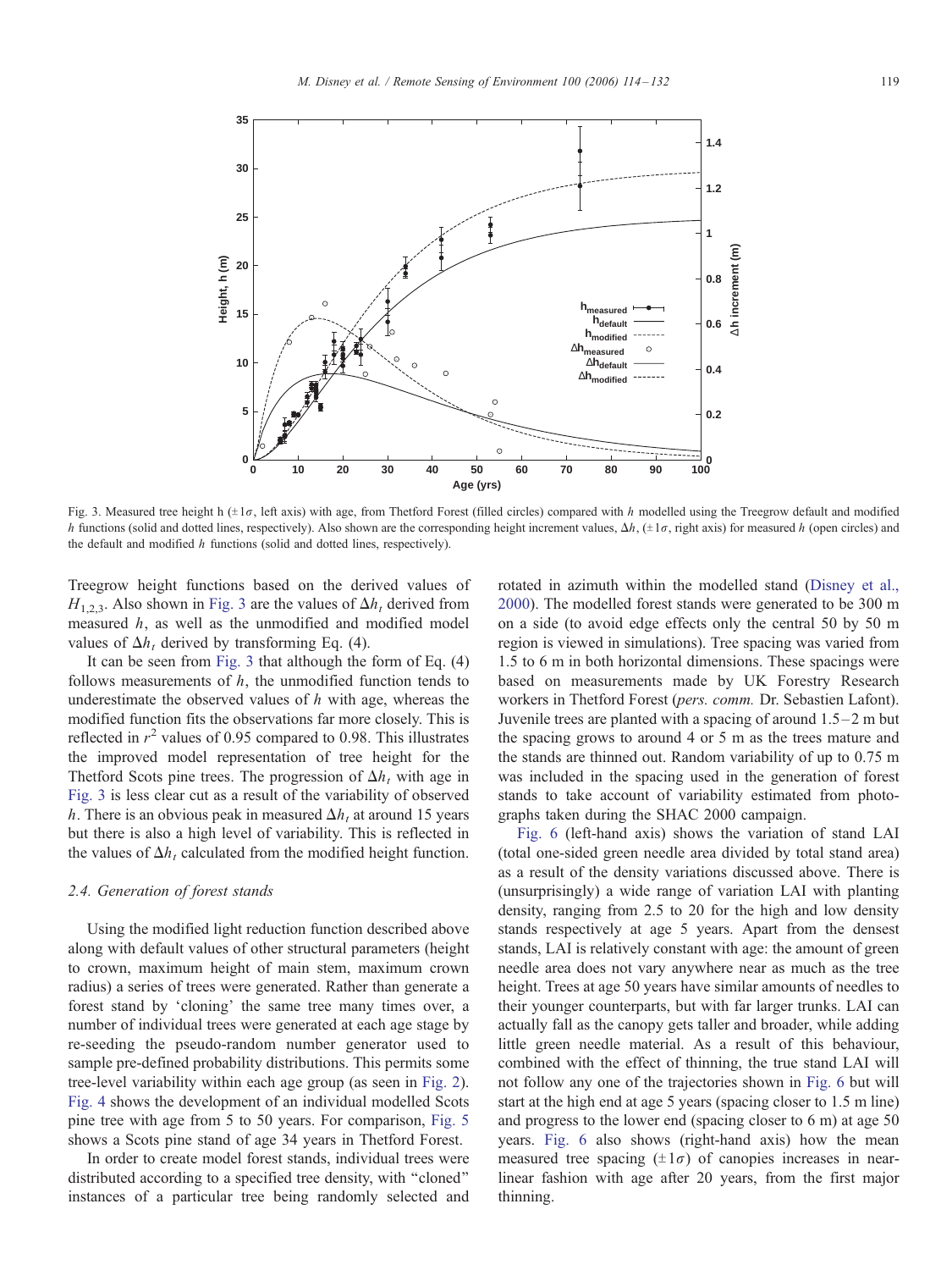<span id="page-6-0"></span>

Fig. 4. Development of a Scots pine tree based on modified Treegrow output for ages 5, 10, 20, 30, 40, 50 years (left to right). The scene reflectance was simulated with the *drat* optical model at a wavelength of 850 nm.



#### 2.5. Needle properties

Forest scattering behaviour, in the optical domain in particular, is not only a function of canopy density but also of the size and arrangement of needles on the tree [\(Cerma´k et](#page-16-0) al., 1998; Cescattti, 1998; Stenberg et al., 2001). Needles influence the (optical) radiometric behaviour of the canopy through (amongst other things) absorption of photosynthetically active radiation (PAR,  $\lambda = 0.4 - 0.7 \mu m$ ) and this behaviour will be related to their number, orientation and distribution. [Smolander and Stenberg \(2003\)](#page-17-0) have, for example, shown the impact of needle clumping on the angular variation of reflectance behaviour in simplified mathematical radiative transfer models of optical  $\rho_{\text{canopy}}$ . Specifically, they showed that the use of empirical clumping parameters used to simplify radiative transfer models of canopy scattering can introduce significant underestimation of intercepted PAR for given LAI due to underestimated multiple scattering interactions between needles. They propose a wavelength-independent (i.e. structural only) correction to account for needle clumping more satisfactorily. This correction acts to produce a wavelengthdependent reduction in conifer  $\rho_{\text{canopy}}$  compared with uncorrected models with the same LAI. [Smolander and Stenberg](#page-17-0) (2005) and [Rautiainen and Stenberg \(2005\)](#page-17-0) show parameterisations and applications of this approach.

A major advantage of using the 3D approach to modelling Fig. 5. 34-year old Scots pine stand at Thetford Forest (photograph by P. Saich). conifer  $\rho_{\text{canopy}}$  as in this study, rather than using approximate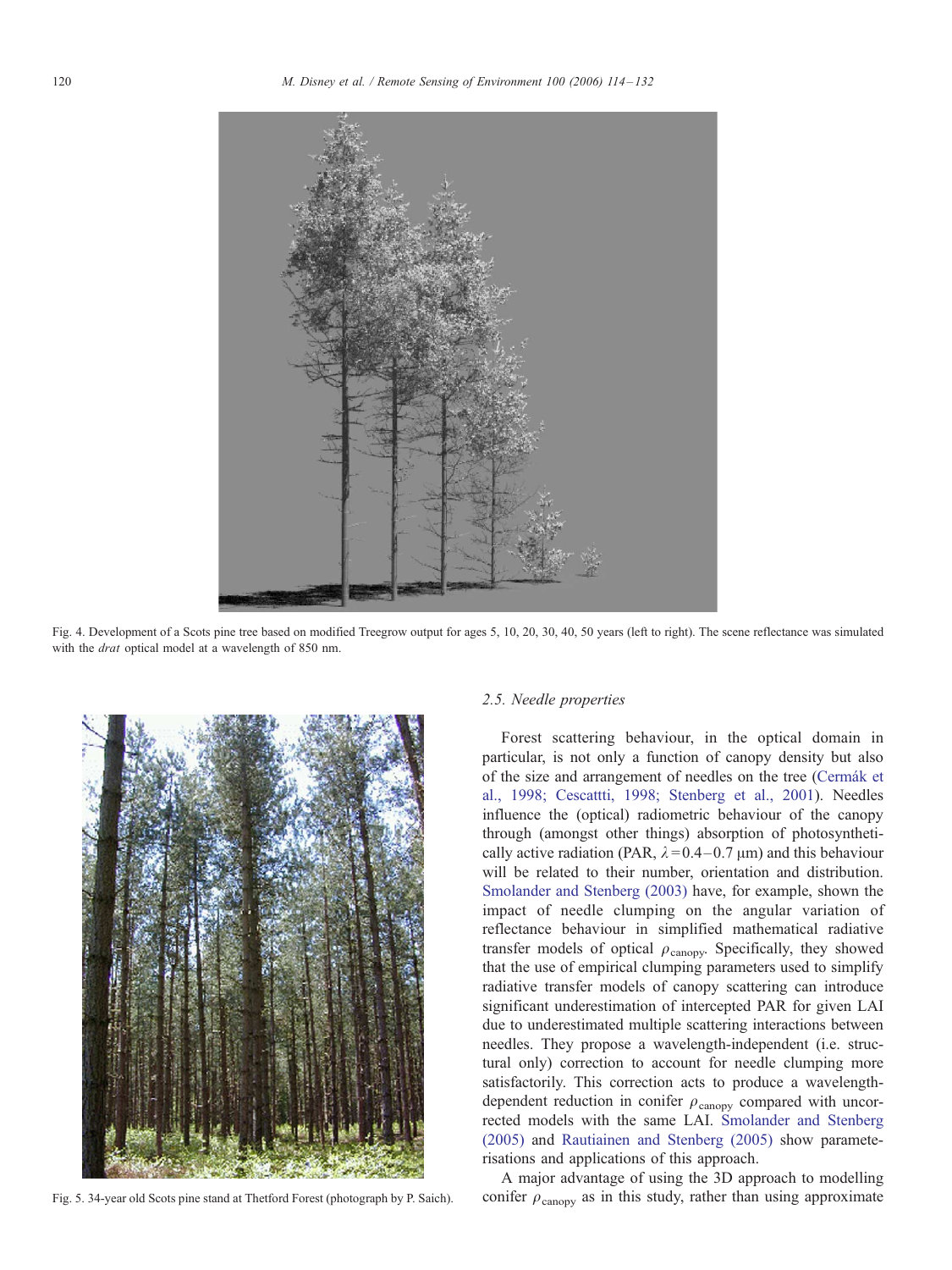<span id="page-7-0"></span>

Fig. 6. Stand LAI with age for modelled stands with varying tree spacing (left-hand axis), and mean measured spacing with age  $(\pm 1\sigma)$ , right-hand axis).

radiative transfer models, is that such clumping need not be "corrected" for at all. In fact, the existence of wavelengthindependent structural terms as noted by [Smolander a](#page-17-0)nd Stenberg (2003) which capture the impact of clumping on scattering, may be a useful source of information. Theoretical treatments of the wavelength-independent (structural) canopy terms have been advanced by [Panferov et al. \(2001\)](#page-17-0) and [Knyazikhin et al. \(2005\).](#page-17-0) These descriptions are based on the consideration of the recollision probability of photons following interaction with scattering elements within a canopy. These approaches appear promising in practice ([Wang et al., 2003\)](#page-18-0). Wavelength-invariant scattering properties of the models presented in this study are explored by [Saich et al. \(2003\).](#page-17-0) [Disney et al. \(2005\)](#page-16-0) show that it is possible to nest expressions of leaf/needle scattering based on the approach described by [Knyazikhin et al. \(2005\),](#page-17-0) within descriptions of  $\rho_{\text{canopy}}$  derived in the same way. This 'lumped parameter', nested, wavelengthindependent approach appears to describe observed  $\rho_{\text{canopy}}$ accurately in many cases and may be used to derive canopy structural and/or absorption properties from EO data. The expressions of  $\rho_{\text{canopy}}$  are simple functions of wavelengthindependent canopy structural terms, combined with radiometric absorption terms only.

The Treegrow model indicates on which branch order needles will be found but does not describe the location or distribution of needles themselves. For use within the drat optical model the needle distribution pattern (phyllotaxy) describes the arrangement of needle pairs (in the case of Scots pine) around the circumference of a given branch. The size and arrangement are parameterised by: needle length; major and minor radii of the ellipsoid; needle normal; angle between needles in a pair; needle density (strictly, needles per unit length). The phyllotaxy is parameterised by specifying the ratio of the number of needle pairs to the number of turns around the

branch e.g. phyllotaxy of 26: 10 would generate 26 pairs of needles for every 10 rotations around the branch. In contrast, [Smolander and Stenberg \(2003](#page-17-0)) have used a Fiobnacci sequence to describe the phyllotactic arrangement, based on the study of [Cannell and Bowler \(1978](#page-16-0)), with a divergence angle of  $8/13 \times 2\pi$  between successive needle pairs and a fascicle angle (defined as the opening angle between needle pairs in a fascicle) uniformly distributed between 0 and  $2/13\pi$ .

The dimensions of individual needles used in this study follow those published by [Smolander and Stenberg \(2003](#page-17-0)) but modified for the particular trees observed in Thetford Forest. Specifically, needle density varies between 25 and 30  $cm^{-1}$ , mean needle length is 3 cm, needle angle from twig is  $45^{\circ}$  and needle diameter is 0.1 cm. The fascicle angle was fixed at 25°. These are close to the values chosen by [Smolander](#page-17-0) and Stenberg  $(2003)$  who used needle angle  $40.5^{\circ}$ , needle length and diameter of 2.85 and 0.092 cm, respectively, and an equivalent needle density of 25  $cm^{-1}$ . In this study, needles were chosen to be ellipsoidal with cross-sectional radii of 0.1 and 0.05 cm, respectively, i.e. the needles are flatter in one axis than another. Needles are oriented in relation to the twig in such a way that the normal to the upper surface of the flat side is directed towards the axis of the twig. Needles are assumed to be reflecting only and are assumed to have Lambertian scattering surfaces. High values of measured needle reflectance suggest transmittance will be low, suggesting the first assumption is not too drastic [\(Hosgood et al., 1995](#page-16-0)). The needle surface is quite dull, so although not precisely Lambertian, there will be little or no specular component.

The impact of needle length, shape and phyllotaxy on simulated forest reflectance was investigated. The needle shape and in particular the ratio of the two cross-sectional radii of the needle ellipsoid were found to have the most significant impact on reflectance. In comparison, needle phyllotaxy and length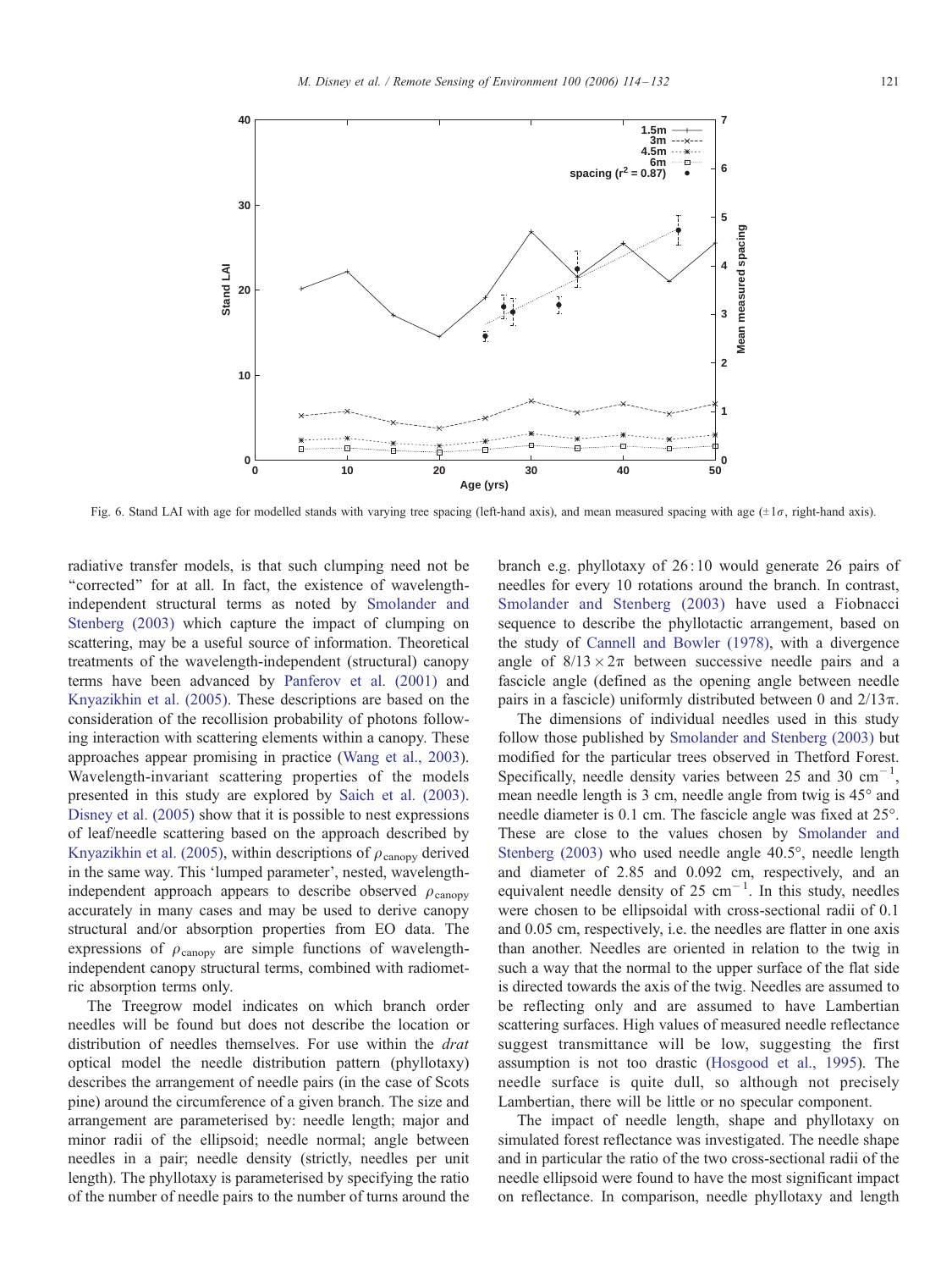

Fig. 7. Variation of angular reflectance of shoot at two wavebands (red=546 nm, NIR=844 nm) with the ratio of cross-sectional semi-minor to semi-major axis of the ellipsoidal primitives used to represent needles (1: 1 is a needle with circular cross section, 1: 5 represents a flattened ellipsoid; 1: 10 represents a severely flattened ellipsoid; viewer and illumination at  $0^{\circ}$  and shoot is viewed/illuminated from bud along axis of shoot).

had relatively small impact on simulated  $\rho_{\text{canopy}}$ . Fig. 7 illustrates the change in reflectance of a single shoot with the changing ratio of cross-sectional radii. This is expressed in Fig. 7 as the ratio of the radius perpendicular to the upper surface of the needle (as defined above) to the orthogonal radius.

Fig. 7 shows the increase in reflectance as the needle shape progresses from near-cylindrical  $(1:1)$  to a much flatter shape  $(10:1)$ . At nadir viewing and illumination, there is a clear increase in  $\rho_{\rm shoot}$  in the visible red (450 nm) and NIR (850 nm) wavelengths as the needle shape becomes flatter. The effect of needle shape is seen in the reduced limb-brightening with increased flattening observed in the NIR. This is a result of the particular needle configuration: the flatter the needle shape, the more the scattering phase function of the needles exhibits a preferential scattering direction. The scattering behaviour away from the hotspot region (nadir in this case) is significantly different for the different needle shapes.

Stenberg et al.  $(2001)$  define a quantity  $STAR$ , the spherically averaged shoot silhouette to total area ratio [\(Oker-](#page-17-0)Blom & Smolander, 1988; Stenberg et al., 2001). This is defined in Eq. (5) and describes the projected area of the shoot over all angles as a fraction of the total area.

$$
\overline{STAR} = \frac{1}{TNA} \frac{1}{4\pi} \int_{4\pi} SSA(\Omega) d\Omega
$$
 (5)

where TNA is the total needle area;  $\Omega$  is the viewing vector, and is a function of view zenith  $(\theta)$  and azimuth  $(\phi)$  angles.

A shoot of the same length as that of [Smolander a](#page-17-0)nd Stenberg (2003) was constructed. Using the phyllotaxy described above, needles of the same length and cross-sectional radii as those of [Smolander and Stenberg \(2003\)](#page-17-0) were added (but ellipsoidal rather than cylindrical) and  $\overline{STAR}$  values were

calculated for the resulting shoot by MCRT simulation. Results for both shoots are compared in Table 1 (SS: [Smolander](#page-17-0) & Stenberg, 2003; DLS: Disney, Lewis and Saich, this study). [Fig. 8](#page-9-0) shows a comparison of the SS and DLS shoots (prior to implementation of Fibonacci sequence) from nadir and 45<sup>o</sup>.

Results in Table 1 show that the SS shoot has a higher area  $(156.5 \text{ cm}^2)$  than the equivalent DLS(a) case  $(107.9 \text{ cm}^2)$  for a given number of needles of fixed size. This is a result of the larger area of a cylinder of length  $l$  and cross-sectional radius  $r$ compared with the equivalent ellipsoid of major radius l/2 and minor radii r. Interestingly,  $\overline{STAR}$  for the (default) case (0.225) is somewhat higher than for the SS case as a result of the flattened ellipsoidal shape of the needles affecting the mean needle area. In this case, needle orientation is significant. The DLS(a) scenario represents a shoot with the same phyllotaxy as that of the default case but with needles of the same dimensions as the SS case. In this scenario both minor radii are equal i.e. needles are prolate (elongated) spheroids rather than cylindri-

Table 1

Comparison of STAR values for shoots used by [Smolander and Stenber](#page-17-0)g (2003) (SS) and those used in this study (DLS)

|                    | SS                      | DLS (default)       | $DLS$ (a)              | $DLS$ (b)              |
|--------------------|-------------------------|---------------------|------------------------|------------------------|
| No. of needles     | 190                     | 166                 | 220                    | 198                    |
| Needle length      | 2.85 cm                 | $3.0 \text{ cm}$    | 2.85 cm                | $3.2 \text{ cm}$       |
| Cross section      | $0.092$ cm              | 0.1.                | 0.092,                 | 0.05.                  |
| (diameter)         |                         | $0.2 \text{ cm}$    | $0.092$ cm             | $0.05$ cm              |
| Single needle area | $0.824$ cm <sup>2</sup> | 1.14 $cm2$          | $0.65$ cm <sup>2</sup> | $0.79$ cm <sup>2</sup> |
| Total needle area  | $156.5 \text{ cm}^2$    | 190.2 $\text{cm}^2$ | 142.6 $cm2$            | $156.4 \text{ cm}^2$   |
| <b>STAR</b>        | 0.133                   | 0.225               | 0.231                  | 0.201                  |

DLS (default) are values used in later simulations; DLS(a) scenario matches needle dimensions of SS case; DLS(b) matches needle area of SS case (modified needle phyllotaxy and needle dimensions).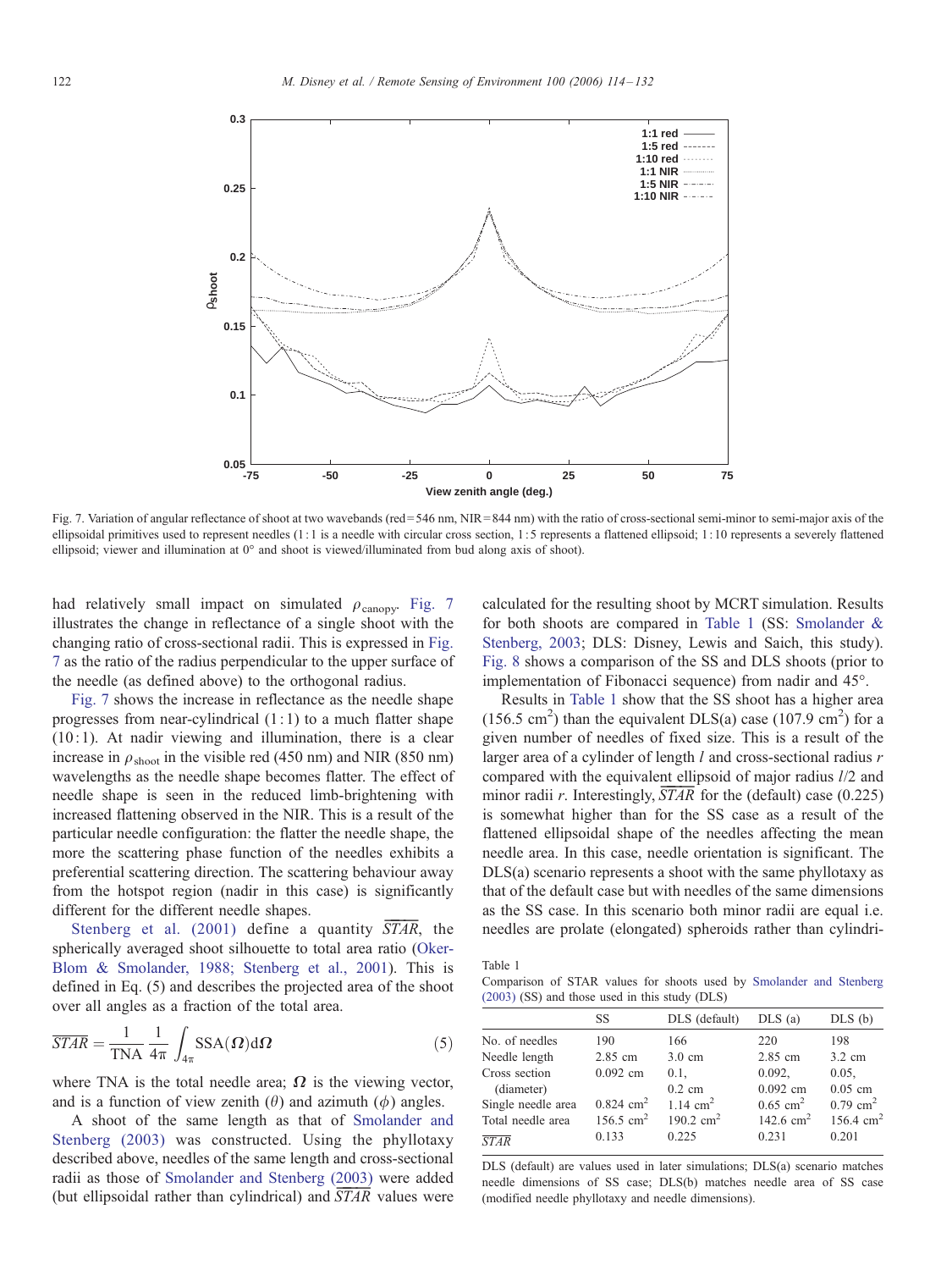<span id="page-9-0"></span>

Fig. 8. Two shoot designs: top row is nadir and bottom row is  $45^{\circ}$  viewing zenith angles: left: DLS (Disney Lewis Saich) representation (this paper, prior to imposition of Fibonacci distribution); right: [Smolander and Stenberg](#page-17-0) (2003) (SS).

cal, but not flattened. In this case, many more needles are included in order to match the same needle density, yet the total area is still lower than the SS case. Unsurprisingly, the  $\overline{STAR}$ increases to 0.231. The DLS(b) scenario is the closest match of total SS needle area and needle number under the specified phyllotaxy and needle length. In this case, needle diameter must be reduced significantly and the resulting  $STAR$  falls to 0.201 due to the smaller number of needles with less preferential angular scattering. Clearly, phyllotaxy and needle shape can have a significant impact on scattering behaviour. The use of a phyllotactic arrangement for needles based on a Fibonacci sequence (as in [Smolander & Stenberg, 2003](#page-17-0)) provides significant benefits. In particular, it is more closely based on observation and has evolved to maximise available area for light interception by minimising self-shadowing (this effect is obvious from the nadir views in Fig. 8). As a result, the Fibonacci-based distribution was subsequently implemented for the models used in this study.

Choice of needle shape is also important. As a consequence of assuming Lambertian scattering, needles tending to a more cylindrical shape scatter far less radiation than might be expected for a given size. A flatter needle shape resulted in far higher values of  $STAR$  for a given LAI (or needle area in this case). The strong impact of needle shape on simulated  $\rho_{\text{canony}}$  indicates that care should be taken over selecting an appropriate form. In particular, the selection of needle shapes as cylindrical may not be appropriate, particularly if surface reflectance is Lambertian (leading to significant underestimation of the scattering phase function) and transmittance is ignored. Fig. 9 demonstrates the impact of needle shape and phyllotaxy on multiple scattering behaviour (assuming no transmittance and direct illumination only). This dependence on shape is a further advantage of using a model which allows for explicit descriptions of needle shape, size and location.

For both the DLS and SS shoots, the contribution to the signal is seen to drop off very rapidly after the first scattering



Fig. 9. Log<sub>10</sub> % contribution to total scattering as a function of scattering order (number of interactions) for the default DLS and SS shoot/needle configurations.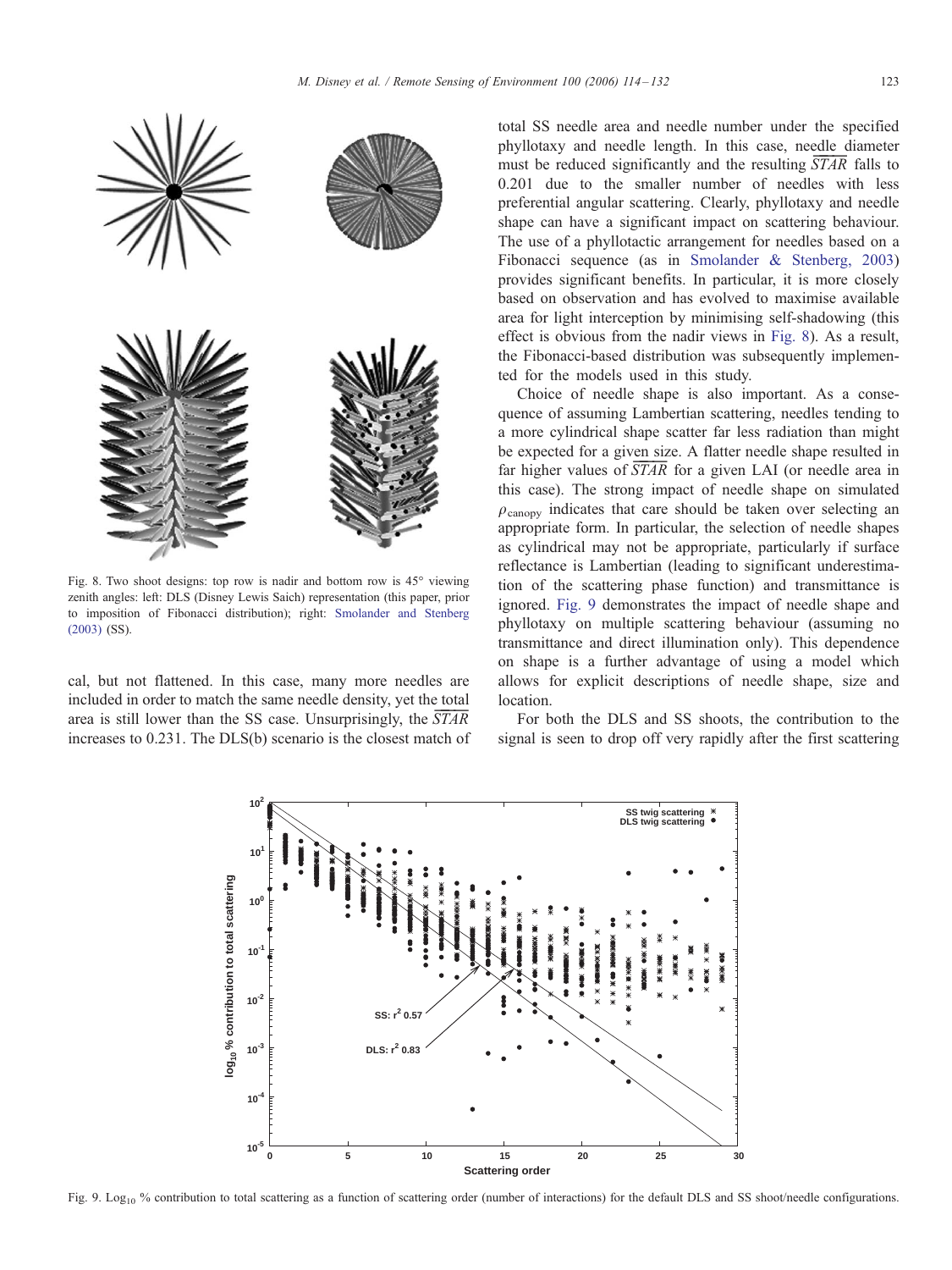contribution (scattering order 1). In [Fig. 9](#page-9-0) all view zenith angles are lumped together but the variation of contribution with view zenith angle can be seen in the range of values for each scattering order. For the SS shoot, at high view zenith angles  $(-85^{\circ}, 85^{\circ})$  the single scattering contribution is of the order of 30% of the total, with the contributions falling below 1% at around scattering order 10. For the nadir case, the single scattering contribution is 76%, falling to below 1% after only 5 scattering interactions. The DLS shoot shows significantly different behaviour, with single scattering at high view zenith angles being  $\leq 5\%$  of the total. The contributions fall off far more slowly with scattering order compared with the SS shoot to the extent that contributions do not fall consistently below  $1\%$  until  $>25$  scattering interactions. The nadir case for the DLS shoot however shows similar behaviour to the SS shoot, with a single scattering contribution of 83% falling to below 1% at scattering order 5. The regression lines in [Fig. 9](#page-9-0) also indicate that multiple scattering behaviour of the SS shoot configuration is far more variable than the DLS case ( $r^2$  of 0.57 compared with 0.83) with the multiple scattering contribution dropping off more rapidly than for the DLS shoot. [Fig. 9](#page-9-0) illustrates the impact of needle shape and phyllotaxy on multiple scattering behaviour (particularly as a function of view/illumination angle) at the shoot-scale.

#### 2.6. Trunk, bark and needle properties

The trunk/bark reflectance used in the optical model simulations was a laboratory-measured spectrum of bark material, recorded in the European Goniometric Observatory (EGO) facility at JRC, Ispra, Italy, during the LOPEX experiment [\(Hosgood et al., 1995](#page-16-0)). For optical forest stand simulations, canopy understory was considered to be a simple Lambertian soil surface. This may also impact simulations significantly as the relatively dense understory vegetation within Thetford can be seen in [Fig. 6.](#page-7-0) However, it is also true that the understory of the denser canopies is dominated by soil and dead needle material only. Soil reflectance values were taken from the soil basis functions of [Price \(1990\)](#page-17-0), which have been shown to reconstruct 99.6% of observed variance of measured spectra. Needle reflectance was derived from the LIBERTY model [\(Dawson et al., 1998](#page-16-0)), modified (pers. comm T. Dawson) to accommodate the absorption coefficients derived from the PROSPECT leaf reflectance model [\(Jacquemoud & Baret, 1990; Jacquemoud et al., 1996](#page-16-0)). Needle transmittance was assumed to be zero. Clearly this may have an impact on canopy scattering behaviour (particularly multiple scattering in the near infrared) but there appear to be very few published studies of needle transmittance properties.

#### 2.7. HyMAP airborne optical data

HyMAP is an airborne whiskbroom hyperspectral digital scanner developed for a range of commercial remote sensing applications [\(Cocks et al., 1998](#page-16-0)). HyMAP data were geometrically corrected and registered to the OSGB36 datum.

Atmospheric correction was carried out using HYCORR with continental aerosol model and mid-latitude summer atmospheric profile [\(Boardman, 1998](#page-16-0)). The HyMAP data from SHAC 2000 consisted of 126 spectral bands ranging from 437 to 2485.9 nm in steps of 16 nm (bandwidth  $10-20$  nm). Three flightlines were flown (up and back) on the 17th June 2000 at 10:36 (heading  $180^{\circ}$ ), 10:47 (heading  $2^{\circ}$ ) and  $10:59$ (heading  $181^{\circ}$ ), at an altitude of 6500 m above ground level. The at-ground spatial resolution from this altitude is around 4 m with a swath width of around  $2.5-3$  km. Unfortunately the HyMAP flightlines were between  $30^{\circ}$  and  $40^{\circ}$  off the solar principle plane and so much of the angular signal, which is at its greatest in the solar principal plane, was missed. This has implications for the model results described below.

## 2.8. E-SAR airborne synthetic aperture RADAR data

The microwave data used in this study were acquired during the SHAC 2000 campaign over Thetford Forest, 31st May 2000, using the DLR E-SAR instrument [\(Balzter et a](#page-16-0)l., 2001). Overpasses were made between 09:49 and 11:08, with track angles of  $-178^\circ$  (X-band) and  $2^\circ$  (L-band). These data include L-band (HH, VV and HV) backscattered powers, Lband coherence and interferometric height (derived from repeat-pass observations), and X-band interferometric heights. The 4-look products have a spatial resolution of approximately 4 m (range) $\times$ 2.5 m (azimuth) and the site was imaged at a range of incident angles between  $\sim 40^{\circ}$  and 60°. CASM simulations of the Thetford Forest canopy were carried out for fixed vegetation moisture (0.7) and soil moisture  $(0.1)$  for canopy ages of  $10-50$  years every 10 years, with appropriate corresponding tree densities based on in situ measurements.

In each case, thirty pairs of simulations were conducted to generate the interferometric phase and coherence (across all of the simulations). From the simulations the backscattered powers under both the coherent and incoherent summations can be calculated. In any single simulation, a set of five trees was used to populate (with given planting positions) a  $300 \times 300$  m area (as in the optical case), and from this the central  $25 \times 25$  m cell has been taken to form the basis for that simulation. In all cases, the flight altitude is assumed to be 3000 m and the (horizontal) baseline is 10 m.

## 3. Results

Using the ground data collected during the SHAC campaign 19 stands of Scots pine of age 5 to 53 years were identified within the HyMAP images. These stands and their sizes in pixels are listed in [Table 2](#page-11-0) (pixel size  $4 \times 4$  m). Stands were also located within the E-SAR data in the same manner, although fewer age stands were covered by the E-SAR instrument.

Several stands of age 5, 10 and close to 15 years exist within the HyMAP data, but fewer of the older stands were covered, including only four in total over the age of 30 years.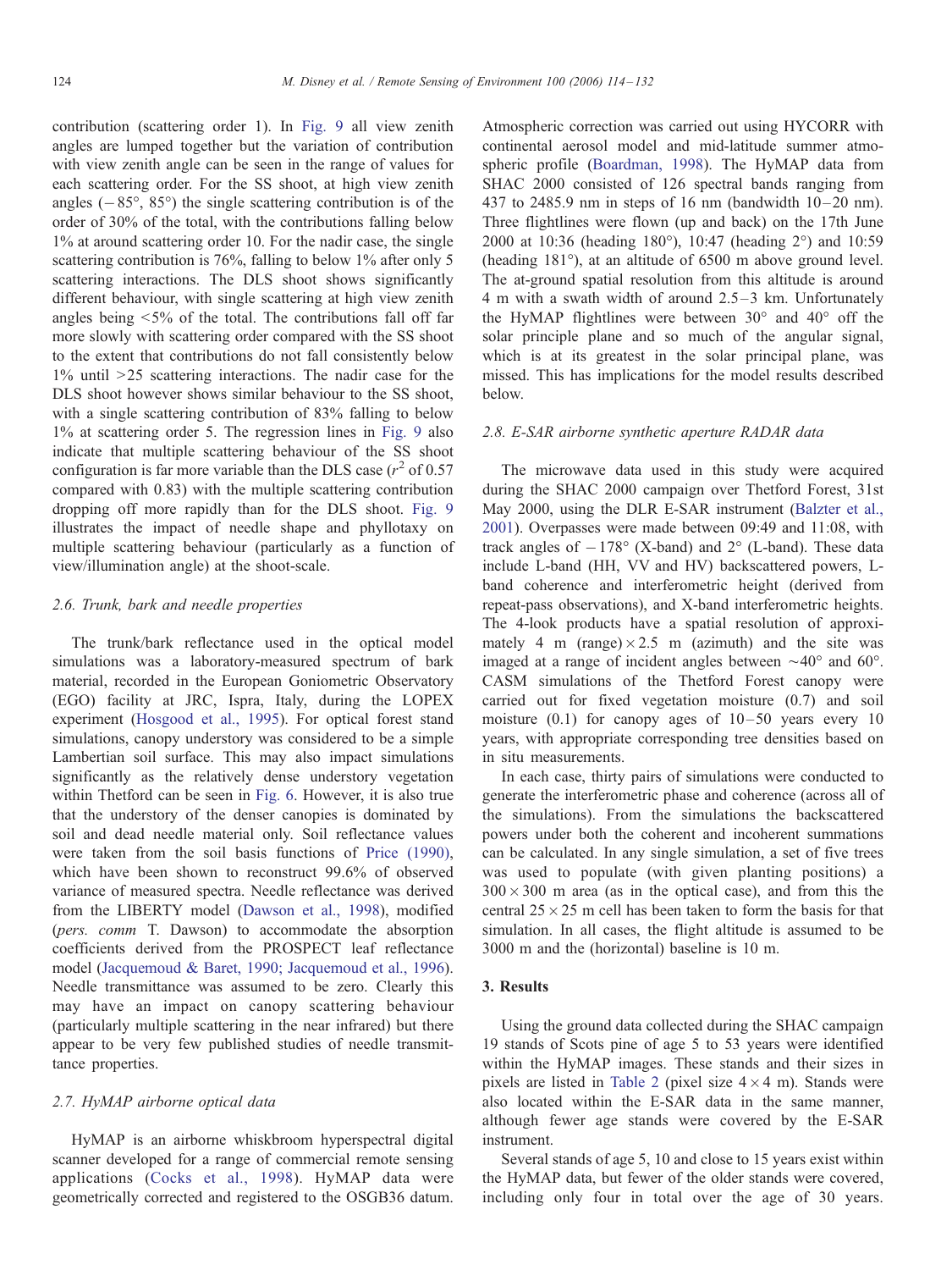<span id="page-11-0"></span>Table 2 Scots pine stand ages in HyMAP data, with size in pixels

| Stand age (yr) | Stand size (pixels) |
|----------------|---------------------|
| 5              | 850                 |
| 5              | 1900                |
| 5              | 2208                |
| 10             | 2418                |
| 10             | 2639                |
| 10             | 4218                |
| 10             | 1664                |
| 14             | 1702                |
| 16             | 2898                |
| 20             | 1764                |
| 20             | 6060                |
| 20             | 2808                |
| 24             | 2565                |
| 24             | 2170                |
| 30             | 2964                |
| 34             | 4796                |
| 42             | 946                 |
| 53             | 1302                |
| 73             | 350                 |

Rectangular subsets of these stands were extracted and their mean reflectance and variance were calculated. Mean values were used in order to reduce significant intra-stand variability

caused by the small size of the stands suitable for extraction from the HyMAP data. Viewing zenith and azimuth angles for each subset were calculated from the aircraft ephemeris data. Solar zenith and azimuth angles were calculated from the time of day and location.

Using the drat optical and CASM microwave models described above,  $\rho_{\text{canopy}}$  and  $\sigma$  were simulated at the viewing/illumination configurations observed within the HyMAP and E-SAR data. The resulting drat-simulated optical reflectance values are shown in Fig. 10 for four spectral bands (446, 544, 646 and 844 nm) along with the corresponding HyMAP reflectance values. [Fig. 11](#page-12-0)a shows a regression of  $\rho_{\text{measured}}$  against  $\rho_{\text{modelled}}$ , assuming no specific tree density for a given age in the modelled canopies. In [Fig. 11](#page-12-0)b the regression is carried out assuming the 3 m tree spacing for canopies of age  $\leq$  20 years, and against the 6 m spacing thereafter.

[Fig. 12](#page-13-0) shows variation of L- and X-band backscatter values with age simulated over the Thetford Forest stands for varying canopy age. [Fig. 13](#page-14-0) shows the comparison of measured and modelled microwave backscatter values, for the L-band simulations in the HH, HV and VV polarisations.

[Fig. 14](#page-14-0)a shows a comparison of X-band simulated backscatter with age at two extreme canopy spacings (1 and 20 m) with E-SAR X-band VV polarised observations. [Fig. 14](#page-14-0)b shows



Fig. 10. Comparison of simulated and observed forest canopy reflectance in the optical: 446 nm (upper left), 546 nm (upper, right), 646 nm (lower left) and 844 nm (lower right). The upper and lower lines in each case represent reflectance for the low (6 m spacing) and higher density (3 m spacing) canopies, respectively.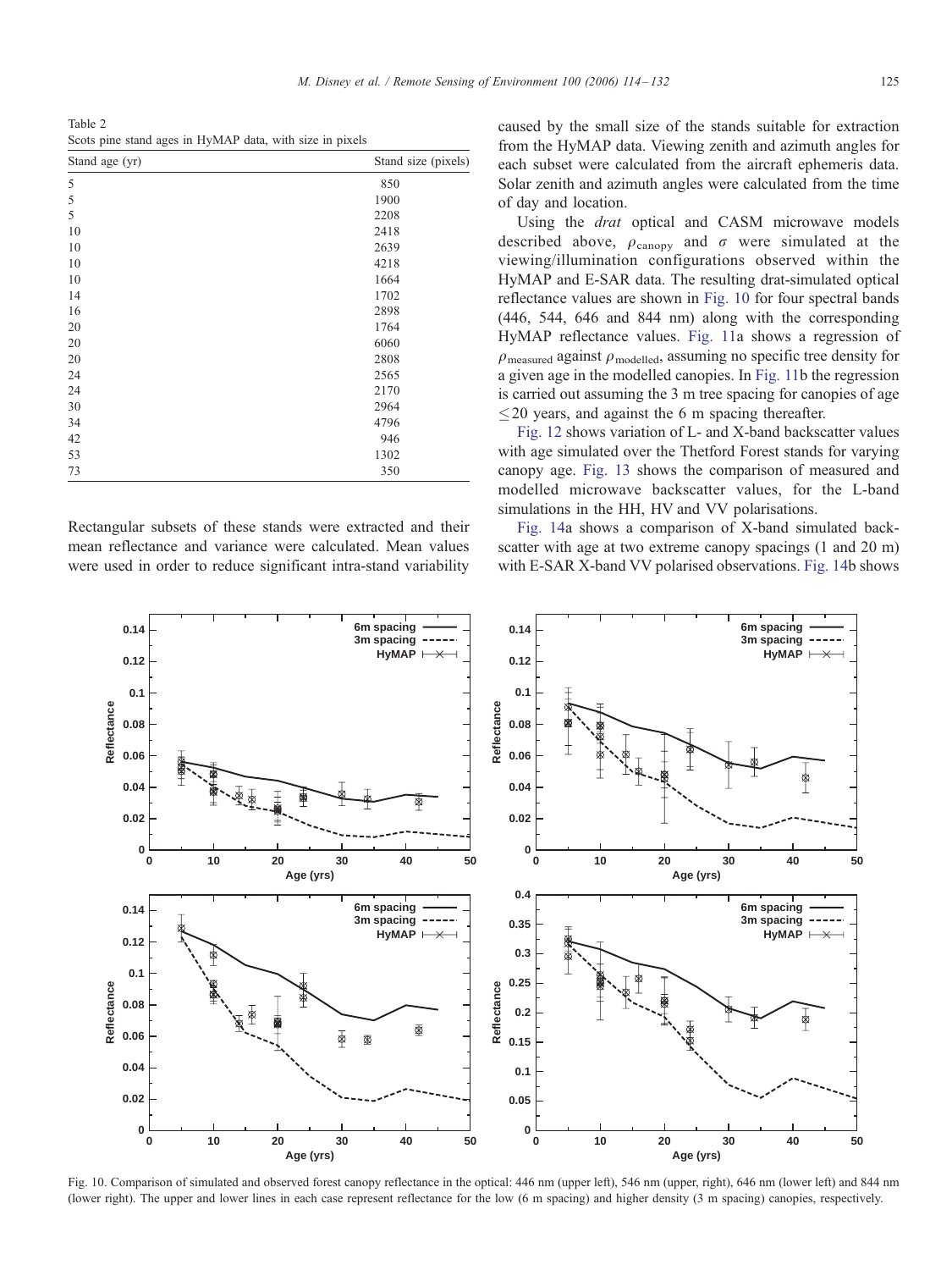<span id="page-12-0"></span>

Fig. 11. Scatter of  $\rho_{\text{measured}}$  against  $\rho_{\text{modeled}}$ . a) Shows results of regression assuming no preference for a specific tree density at a given age; b) Modelled values are regressed against the 3 m spacing canopy results for age  $\leq$  20 years, and against 6 m spacing thereafter.

a measured against modelled backscatter values for all bands and polarisations in L-band and X-band VV polarisation.

#### 4. Discussion

## 4.1. Optical

In each case in [Fig. 10](#page-11-0), modelled results are presented from two canopy structure scenarios: the solid line represents average tree spacing of 6 m, while the dashed line represents average tree spacing of 3 m. As described above, tree spacing in Thetford Forest is initially around 2 m but rises to between 4 and 6 m from around 20 years onwards following thinning. The comparison shown in [Figs. 10 and 11](#page-11-0) demonstrates that the optical domain simulations of canopy reflectance are generally in good agreement with the HyMAP observations, particularly given the variability of observed reflectance for given age. This variability is illustrated by the range of observed values of NIR reflectance at age 10, where reflectance varies from less than 0.2 to greater than 0.33. What is clear from [Fig. 10](#page-11-0) is that the radiometric simulations driven by the structural model encompass the observations rather well i.e. the 3D model representations of canopy structure coupled with the optical simulations are able to encompass the observed range of reflectance variation. It is also clear from [Fig. 10](#page-11-0) that there is not a great deal of variation in observed reflectance with age in the HyMAP data. However, interestingly there is a noticeable increase in observed reflectance between 20 and 30 years of age, particularly at the NIR wavelength. The observed reflectance values move from the lower range of modelled values, corresponding to the dense 3 m canopy spacing, towards the upper range, corresponding to the less dense 6 m canopy spacing. From Fig. 11a it is clear that there is better agreement between modelled and measured reflectance values for the dense canopy at younger ages, and similarly for the less dense canopy at older ages. This is highlighted in Fig. 11b where the same results are shown, but with only the 3 m spacing canopy model results included up to and including 20

years, and only 6 m spacing model results used after this. Clearly the regression results are much better in the latter case, with  $r^2$  values rising from 0.89 to 0.98.

This suggests that the simulated reflectances are actually capturing the changes in reflectance due to the thinning of the forest that occurs between 20 and 25 years rather well. The agreement in Fig. 11b between modelled and measured results is good and indicates that a LUT-based inversion approach would be ideal in this case. Pre-computed values of reflectance in a LUT would encompass a range of realisations of canopy structure and hence reflectance. The match with observations could then be made with the corresponding appropriate canopy structure. The agreement shown in Fig. 11b indicates that this would be effective despite the fact that there is relatively small sensitivity to age variation within the HyMAP observations. One issue not considered here is that over- or under-estimate of the value of the atmospheric optical depth,  $\tau$ , used in the atmospheric correction procedure will have a disproportionate effect in the visible part of the spectrum, due to increased atmospheric scattering at shorter wavelengths [\(Kaufmann, 1989](#page-16-0)). However, a LUT-based approach can even include  $\tau$  as a retrieval parameter, via multiple simulations of the atmospheric contribution to measured reflectance [\(Lewis et al., 2003](#page-17-0)).

## 4.2. Microwave

In the microwave domain, [Fig. 12](#page-13-0) shows that the L- and X-band model predictions are essentially unaffected by tree spacing for all but the largest spacings (20 m) in which case the backscattered power is significantly lower. In all simulations (at both L- and X-bands) the dominant contribution to the scattering is directly from the trees themselves, and scattering from the ground or ground-vegetation double bounce is much lower. The comparison between modelled and observed backscattered values in [Fig. 13](#page-14-0) shows that agreement is reasonable in many cases. The insensitivity of the measured signal to canopy age seen in the optical data is somewhat different for the microwave observations, with a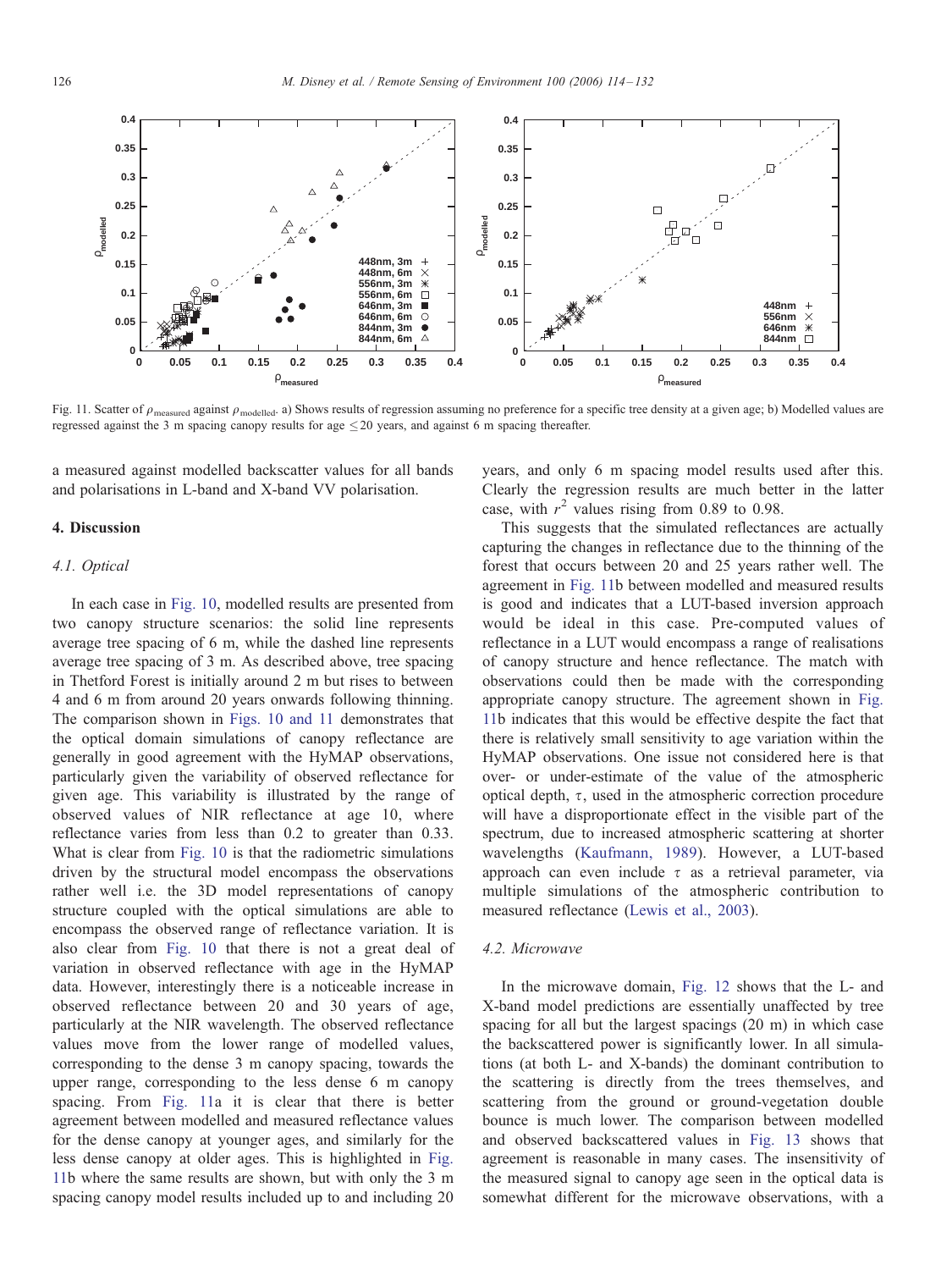<span id="page-13-0"></span>

Fig. 12. Modelled microwave backscatter values with age for L-band (top row, left-to-right are HH, HV and VV polarisations), and X-band (bottom row, left-to-right are HH, HV and VV polarisations).

high sensitivity for younger canopies but with all simulations showing a saturation in the scattered power at around  $25-30$ years.

The model predictions in [Fig. 13](#page-14-0) underestimate the observed data at low ages (very noticeably) and tend to overestimate the observed data for older trees (by up to 2 dB). This discrepancy between younger and older canopies is similar to that seen in the optical comparisons in [Fig. 10,](#page-11-0) although the sensitivity of modelled backscatter to tree spacing is much lower than the sensitivity of modelled reflectance.

For the comparisons of X-band modelled and measured backscatter shown in [Fig. 14,](#page-14-0) the more extreme variation of spacing clearly brackets the observations at the early stages but narrowly fails to do so at later stages. In the younger cases shown in [Figs. 13 and 14](#page-14-0)  $(\leq 25$  years) it should be noted that both the L- and X-band simulations are dominated by the ground at low ages and the underprediction of modelled backscatter is likely to be either a consequence of an incorrect representation of the ground scattering or the fact that understory vegetation is not included in the model. [Fig. 14b](#page-14-0) shows the scatter of measured against modelled results is

greater in the microwave simulations. However, given that the variability of observed backscatter is up to 10 dB at any given age this is perhaps not surprising. This is reflected in  $r^2$  values of between 0.22 and 0.6.

## 5. Conclusions

Results presented above show that, given a suitable 3D structural model of the development of forest canopy architecture, it is possible to drive both optical and microwave scattering models using the same structural description. The reason for such an approach is to establish that, if such architectural models can be interfaced successfully with both optical and microwave scattering models, then they can be used to: i) simulate and understand the canopy scattering signal in both the optical and microwave domains (in particular, the impact of canopy structure in this signal); and ii) establish a framework for combining optical and microwave data for biophysical parameter retrieval problems. Such an approach has the potential for greatly improving biophysical parameter retrieval from EO data by combining the advantages of both wavelength regimes.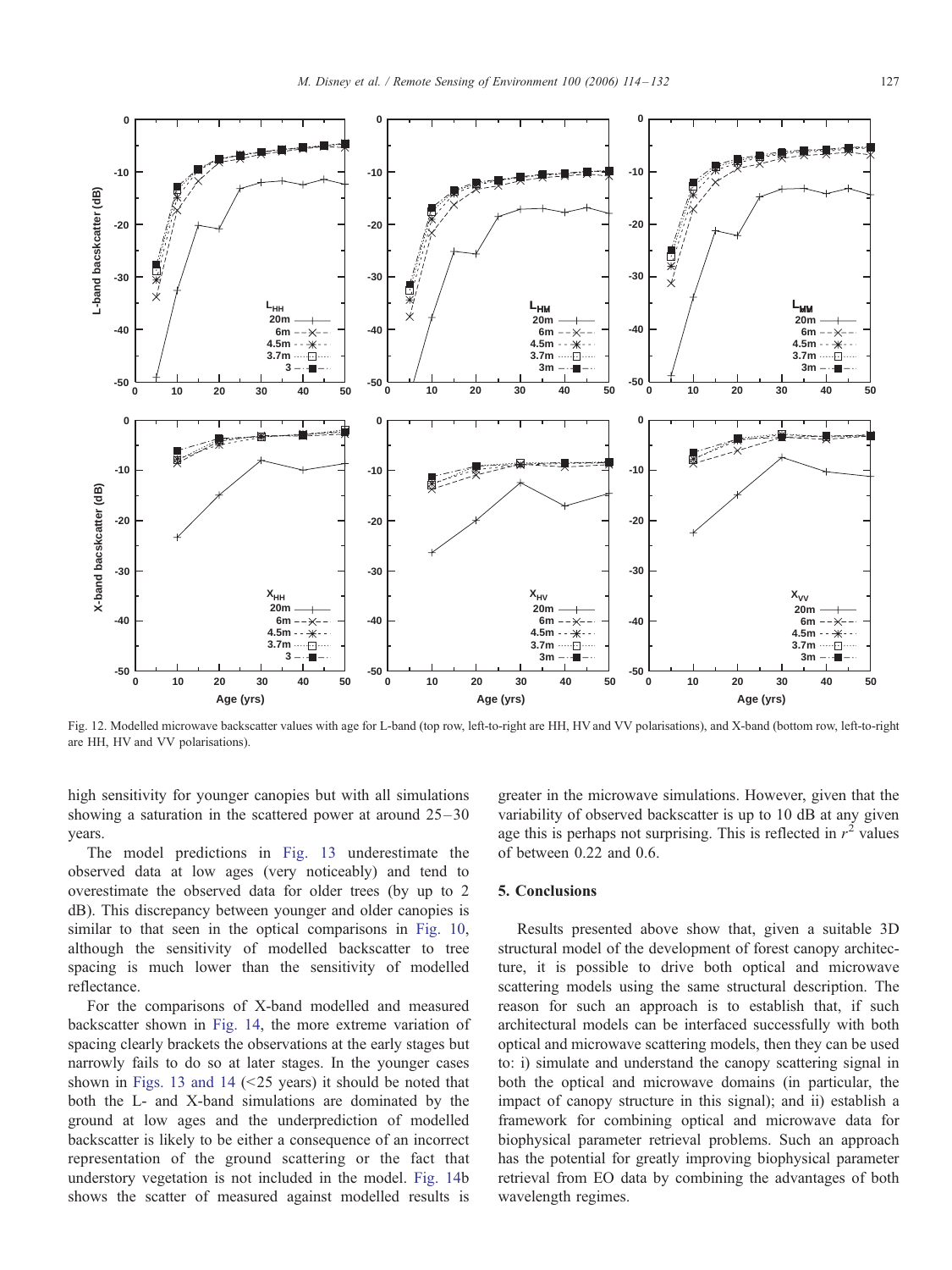<span id="page-14-0"></span>

Fig. 13. Comparison of modelled and measured microwave backscatter values with age for L-band (left-to-right are HH, HV and VV polarisations), with varying canopy density.

For large, complex canopies such as those described here (containing  $\approx 10^{10}$  scattering primitives) it has only been recently possible to contemplate simulating the scattering behaviour in the optical domain, such as by Monte Carlo methods, because of the number of calculations involved. Even with advances in computing power highly efficient scattering models are required. As a result, typical numerical inversion methods are not useful for trying to retrieve biophysical parameters using such detailed 3D models. However the models can be used to generate LUTs of canopy radiometric response for a range of canopy scenarios, at arbitrary wavelengths (including thermal, although that is not covered here). This potentially allows the retrieval of canopy parameters from combined optical and microwave EO datasets [\(Saich et al., 200](#page-17-0)3).

In this study, an architectural model of Scots pine was used to generate individual trees for various stages of growth from 5 to 50 years of age. The driving parameter of the architectural model, the light extinction regime within the canopy, was optimised iteratively to generate trees with height and dbh parameters corresponding to values observed within a managed Scots pine forest at Thetford, in the UK. Individual modelled trees were replicated to generate 3D structural models of entire forest canopy scenes covering the available range of observed tree spacing (according to management records for Thetford Forest). The resulting architectural models, along with a description of the wavelength-dependent scattering properties of the media comprising the canopy (needles, bark, soil, understory vegetation) were used to simulate the radiation regime of the Scots pine canopy at various stages of growth. The size, shape and distribution (phyllotaxy) of needles at the shoot level were compared with representations used in other studies. These parameters, particularly needle shape and phyllotaxy, were shown to be of importance in the optical simulations of reflectance, particularly in the NIR where multiple scattering is significant. The impact of needle shape and phyllotaxy tends to be smoothed out in moving from shoot to canopy scale but needle shape in particular can influence the total absorbed radiation within the canopy and hence the reflected signal available to be measured remotely.

It was shown that the simulated optical and microwave canopy response agreed quite well in some cases with optical and microwave observations collected over Thetford Forest. The



Fig. 14. Comparison of modelled and measured microwave backscatter values with age for X-band with varying canopy density. a) Shows comparison with two extreme model realisations (1 and 20 m tree spacing); b) shows modelled against measured results for all microwave cases.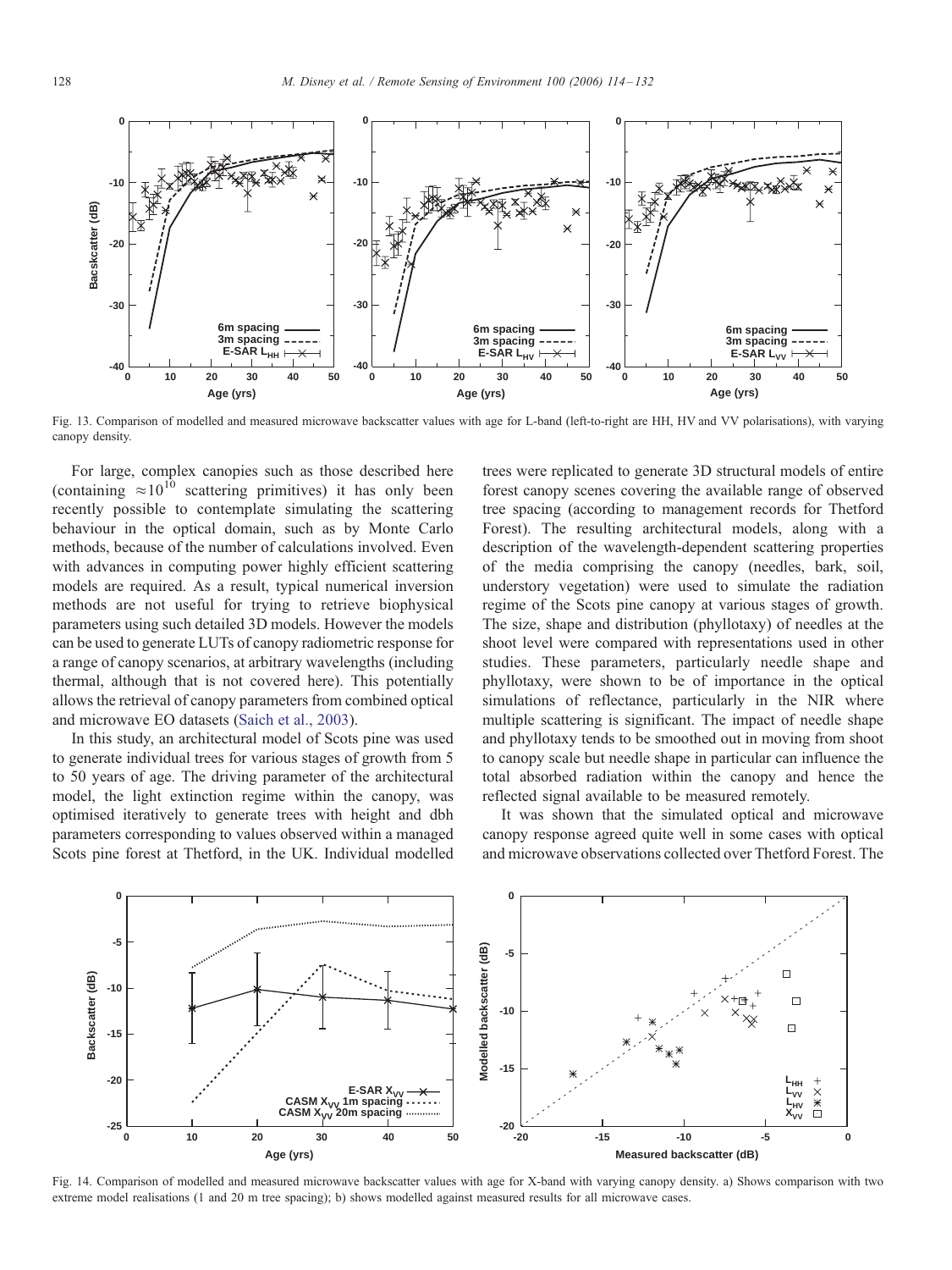optical simulations were shown to bracket the observations in all cases. The discontinuity in observed reflectance with age as a result of thinning was captured by the model simulations in moving from high to low density canopy realisations. This is despite the relative insensitivity of the observed reflectance with canopy age. This insensitivity is likely to be in part due to the presence of canopy understory dominated by relatively homogeneous green vegetation. This means that even when solar radiation penetrates the canopy, it tends to be scattered/absorbed by green vegetation with a similar spectral response to the tree canopy itself. The understory is also more likely to influence the signal at younger ages and/or stands of lower density and will therefore reduce sensitivity of the measured signal with age. In future studies, the use of more realistic description of the understory (such as a detailed 3D model) may improve sensitivity of the modelled signal for lower density/age stands. As a result of these factors, in order to differentiate stands of different ages a signal more sensitive to variations in structure is required, such as more suitable angular configuration. Unfortunately, the HyMAP data available for this study were flown more than  $40^{\circ}$  away from the solar principal plane where the angular signature is known to be strongest ([Liang, 2004\)](#page-17-0). What small variation there is arises from variability within the stands rather than as a result of varying view zenith angle. This is confirmed by analysis demonstrating only small variation of reflectance with view zenith angle ([Saich et al., 2003\)](#page-17-0). This lack of angular signal is also partly due to the fact that many of the forest stands are located towards the centre of an already narrow instrument swath and the potential for view zenith angle variation is not all that high, regardless of whether sampling were in the solar principal plane or not.

Despite the various issues with the EO data used, the feasibility of using full 3D descriptions of canopy structure (including location of all needles) to simulate arbitrarily complex forest canopy scenarios was demonstrated. Using efficient 3D scattering models allows the reflectance and backscatter of complex scenes to be carried out in typically 10 –100 s of minutes per view angle per scene ([Lewis, 199](#page-17-0)9; Pinty et al., 2004). Even in extreme cases (very dense canopies), we have shown that it is possible to use full descriptions of 3D canopy architecture, down to the level of individual needles, to simulate reflectance and backscatter of canopy stands. In this way LUTs of canopy response in both optical and microwave domains can be generated in a few days using a common canopy structure, which in turn can be used to generate biophysical parameters from remote sensing observations (i.e. to solve the inverse problem). The application of such an approach to the inverse problem and, in particular, the implications for understanding the impact of uncertainty in retrieved parameter, is the subject of ongoing work and will be discussed elsewhere.

#### Acknowledgements

This work was funded under ESA contract AO/1-3679/00/ NL/NB: Development of Architectural Vegetation Growth Models for Remote Sensing Applications. Funding for some of this work was also provided by the NERC Centre for

Terrestrial Carbon Dynamics. Thanks to Heiko Balzter (CEH Monks Wood), Dr. Adrian Luckman and Dr. Laine Skinner (University of Wales, Swansea) for access to field measurements and SAR data, to Dr. Sebastien Lafont for provision of forestry data from Thetford Forest, to Dr. Risto Sievänen for information on Finnish Scots pine growth and to B. Hosgood at the EGO facility, JRC Ispra, for making the LOPEX93 data available. We are grateful also to the positive and helpful comments of the anonymous referees of this manuscript.

## Appendix A

The following tables give the default parameter values used in the Treegrow model for generation of Scots pine canopies in this simulation study. All other variables (and modifications thereof) are described above.

#### Table A1

| Treegrow species characteristics         |     |
|------------------------------------------|-----|
| Number of shoot types                    |     |
| Maximum number of flushes per year       |     |
| Number of shoot orders                   |     |
| Minimum shoot length (cm)                |     |
| Maximum age of shoots with leaves (yr)   | 6   |
| Maximum stagnation time of a shoot (yr)  | 6   |
| Maximum tolerable light reduction $(\%)$ | 75  |
| Plagiotropy order $>1$                   | Yes |
| Shoot type conversion                    | Yes |
| Sympodial growth                         | No. |
| Terminal flowering                       | No  |

| anie |  |
|------|--|
|------|--|

|  |  |  | Treegrow shoot length parameters |
|--|--|--|----------------------------------|
|--|--|--|----------------------------------|

|            | Shoot type 1 | Shoot type 2 |
|------------|--------------|--------------|
| L1 $(0-1)$ | 0.6          | 0.350        |
| L2         |              |              |
| L3 (>0)    | 5.0          | 5.0          |
| L4 (>0)    | 0.4          | 0.4          |
| L5 $(0-1)$ | 0.2          | 0.2          |

Table A3

|                                      | Shoot type 1 | Shoot type 2 |
|--------------------------------------|--------------|--------------|
| $N0(1-31)$                           |              |              |
| N1                                   | 1.43         | 0.42         |
| N <sub>2</sub>                       | 0.41         | 0.94         |
| F1 $(%)$                             | 0.4          | 0.4          |
| F2 (>0)                              | 0.5          | 0.5          |
| Probability of reiteration           |              |              |
| Maximum age of potential reiteration | 6            | 6            |

Table A4

Treegrow shoot distribution parameters

|                                     | Shoot type 1 | Shoot type 2 |
|-------------------------------------|--------------|--------------|
| Random distribution                 | Yes          | Yes          |
| Max. dist. from shoot base to       | 0.6          | 09           |
| top of parent/parent length $(0-1)$ |              |              |
| Opposite buds distribution          | Nο           | Nο           |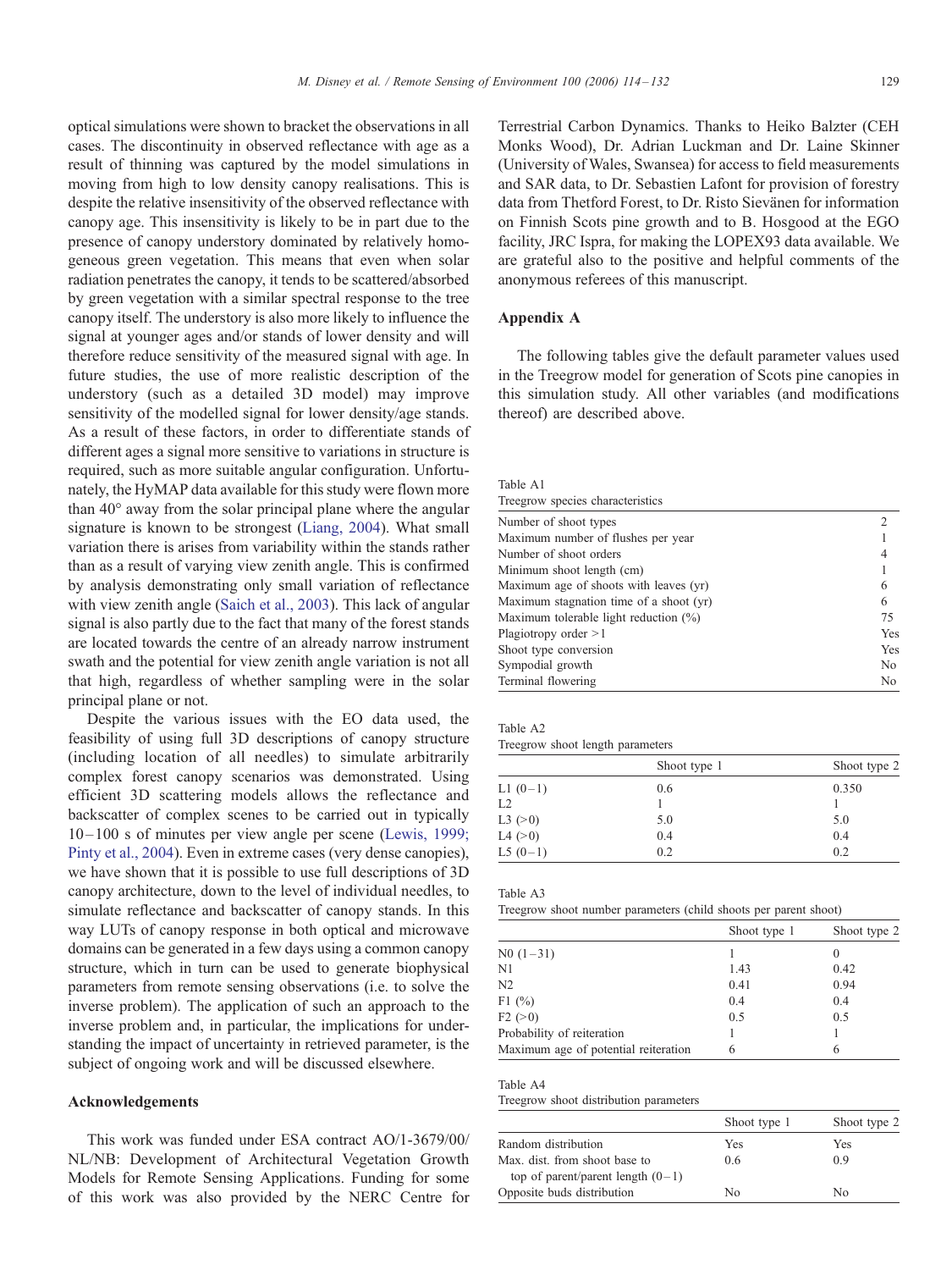<span id="page-16-0"></span>Table A5 Treegrow shoot diameter parameters

|         | Shoot type 1 | Shoot type 2 |
|---------|--------------|--------------|
| D1 (>0) | 0.12         | 0.12         |
| D2 (>0) | 0.650        | 0.650        |
| D3 (>0) | 0.670        | 0.670        |

Table A6

Treegrow angle-of-side-shoot-with-parent-shoot parameters

|              | Shoot type 1 | Shoot type 2 |
|--------------|--------------|--------------|
| A1 $(0-180)$ | 45.0         | 60.0         |
| A2 $(0-180)$ | 30.0         | 30.0         |
| A3 $(0-180)$ | 60.0         | 90.0         |

#### Table A7

Treegrow angle-of-continuing-shoot-with-parent-shoot parameters

|                 | Shoot type 1 | Shoot type 2     |
|-----------------|--------------|------------------|
| $A4 (-100-100)$ | $-2.0$       | $-2.0$           |
| A5 $(0-10)$     | $^{(1)}$     | $\left( \right)$ |
| A6 $(0-180)$    | 15.0         | 15.0             |
| A7 $(0-180)$    | 2.0          | 2.0              |

Table A8

| Treegrow shoot inclination increment parameters |  |  |
|-------------------------------------------------|--|--|
|-------------------------------------------------|--|--|

| $_{11}$   | 0.17 |
|-----------|------|
| I2        | 0.22 |
| <b>I3</b> | 0.05 |

Table A9

Treegrow shoot mortality parameters

| M1                                                                 | 0.17  |
|--------------------------------------------------------------------|-------|
| M <sub>2</sub>                                                     | 0.22  |
| M <sub>3</sub>                                                     | 0.05  |
| Max. branch length/diameter ratio                                  | 160.0 |
| B1 (>0)                                                            | 10.0  |
| B2 (>0)                                                            | 1.2   |
| Max. diameter (mm) of living shoots that may break off by accident | 5.0   |
| Accidental breakoff probability $(\%)$                             | 0.01  |

#### References

- Balzter, H., Saich, P., Luckman, A., Skinner, J., & Grant, L. (2001). Forest stand structure from airborne polarimetric InSAR. Proceedings of 3rd international symposium on retrieval of bio- and geophysical parameters from SAR data for land applications, Sheffield, UK, 11-14th September 2001, ESA SP-475 (pp. 321-326).
- Boardman, J. (1998). Post-ATREM polishing of AVIRIS apparent reflectance data using EFFORT: A lesson in accuracy versus precision. Summaries of Seventh JPL Airborne Earth Science Workshop, vol. 1 (p. 53).
- Cannell, M. G. R., & Bowler, K. C. (1978). Phyllotactic arrangements of needles on elongating conifer shoots: A computer simulation. Canadian Journal of Forest Research, 8, 138-141.
- Cerma´k, J., Riguzzi, F., & Ceulemans, R. (1998). Scaling up from the individual tree to the stand level in Scots pine: I. Needle distribution, overall crown and root geometry. Annales des Sciences Forestieres,  $55(1-2)$ ,  $63-88$ .
- Cescattti, A. (1998). Effects of needle clumping in shoots and crowns on the radiative regime of a Norway spruce canopy. Annales des Sciences Forestieres,  $55(1-2)$ , 89-102.
- Cocks, T., Jensen, R., Stewart, A., Wilson, I. and Shields, T. (1998). The HyMAP Airborne hyperspectral sensor: The system, calibration and

performance. Presented at 1st EARSEL workshop on imaging spectroscopy, Zurich, October 1998.

- Courbaud, B., de Coligny, F., & Cordonnier, T. (2003). Simulating radiation distribution in a heterogeneous Norway spruce forest on a slope. Agriculture and Forest Meteorology, 116(1), 1 – 18.
- Dawson, T. P., Curran, P. J., & Plummer, S. E. (1998). LIBERTY Modelling the effects of leaf biochemical concentration on reflectance spectra. Remote Sensing of Environment, 65, 50-60.
- Disney, M. I., Lewis, P., Nichol, C., & Quaife, T. (2005). Exploring the relationship between vegetation canopy structural and radiometric behaviour. In proc. ISMPSRS05, Beijing, 17-19 October 2005.
- Disney, M. I., Lewis, P., & North, P. R. J. (2000). Monte Carlo ray tracing in optical canopy reflectance modelling. Remote Sensing Reviews, 18(2-4),  $163 - 196$
- Disney, M. I., Lewis, P., & Saich, P. (2004). 3D structural modelling of conifer canopies for remote sensing simulations and parameter estimation. In C., Godin, et al., (Ed.), Proc. 4th international workshop on functionalstructural plant models, 7-11 June 2004, Montpellier, France (p. 282).
- Godin, C., & Sinoquet, H. (2005). Functional–structural plant modelling. New Phytologist, 166, 705 – 708.
- Goel, N. S. (1988). Models of vegetation canopy reflectance and their use in the estimation of biophysical parameters from reflectance data. Remote Sensing Reviews, 4, 1 – 222.
- Goel, N. S. (1992, 1989). Inversion of canopy reflectance models for estimation of biophysical parameters from reflectance data. In G. Asrar (Ed.), Remote sensing reviews, theory and applications of optical remote sensing (pp. 205 – 251). New York' J. Wiley and Sons.
- Goel, N. S., & Strebel, D. E. (1983). Inversion of vegetation canopy reflectance models for estimating agronomic variables: 1. Problem definition and initial results using the Suits model. Remote Sensing of Environment, 13, 487 – 507.
- Goel, N. S., & Thompson, R. L. (2000). A snapshot of canopy reflectance models, and a universal model for the radiation regime. Remote Sensing Reviews, 18, 197 – 225.
- Hallikainen, M. T., Ulaby, F. T., Dobson, M. C., El-Rayes, M. A., & Wu, L. (1985). Microwave dielectric behaviour of wet soil: Part I. Empirical models and experimental observations. IEEE Transactions on Geoscience and Remote Sensing, 23, 25 – 34.
- Hosgood, B., Jaquemoud, S., Andreoli, G., Verdebout, J., Pedrini, G., & Schmuck, G. (1995). Leaf optical properties experiment 93 (LOPEX93). Ispra Italy' European Commission, Joint Research Centre Institute of Remote Sensing Applications.
- Imhoff, M. L. (1995). A theoretical analysis of the effect of forest structure on synthetic aperture radar backscatter and the remote sensing of biomass. IEEE Transactions on Geoscience and Remote Sensing, 33(2),  $341 - 352.$
- Jacquemoud, S., & Baret, F. (1990). PROSPECT A model of leaf optical properties spectra. Remote Sensing of Environment, 34(2), 75 – 91.
- Jacquemoud, S., Ustin, S. L., Verdebout, J., Schmuck, G., Andreoli, G., & Hosgood, B. (1996). Estimating leaf biochemistry using the PROSPECT leaf optical properties model. Remote Sensing of Environment, 56(3),  $194 - 202$
- Karam, M. A., & Fung, A. K. (1988). Electromagnetic scattering from a layer of finite randomly oriented, dielectric circular cylinder over a rough interface with application to vegetation. International Journal of Remote Sensing, 9, 1109-1134.
- Karam, M. A., Fung, A. K., & Antar, Y. M. M. (1988). Electromagnetic wave scattering from some vegetation samples. IEEE Transactions on Geoscience and Remote Sensing, 26, 799 – 808.
- Kaufmann, Y. J. (1989). The atmospheric effect on remote sensing and its correction. In G. Asrar (Ed.), Theory and applications of optical remote sensing (pp. 336–428). New York: Wiley and Sons.
- Kimes, D. S., Knyazikhin, Y., Privette, J. L., Abuelgasim, A. A., & Gao, F. (2000). Inversion methods for physically-based models. Remote Sensing Reviews, 18, 381 – 439.
- Kimes, D. S., Nelson, R. F., Manry, M. T., & Fung, A. K. (1998). Attributes of neural networks for extracting continuous vegetation variables from optical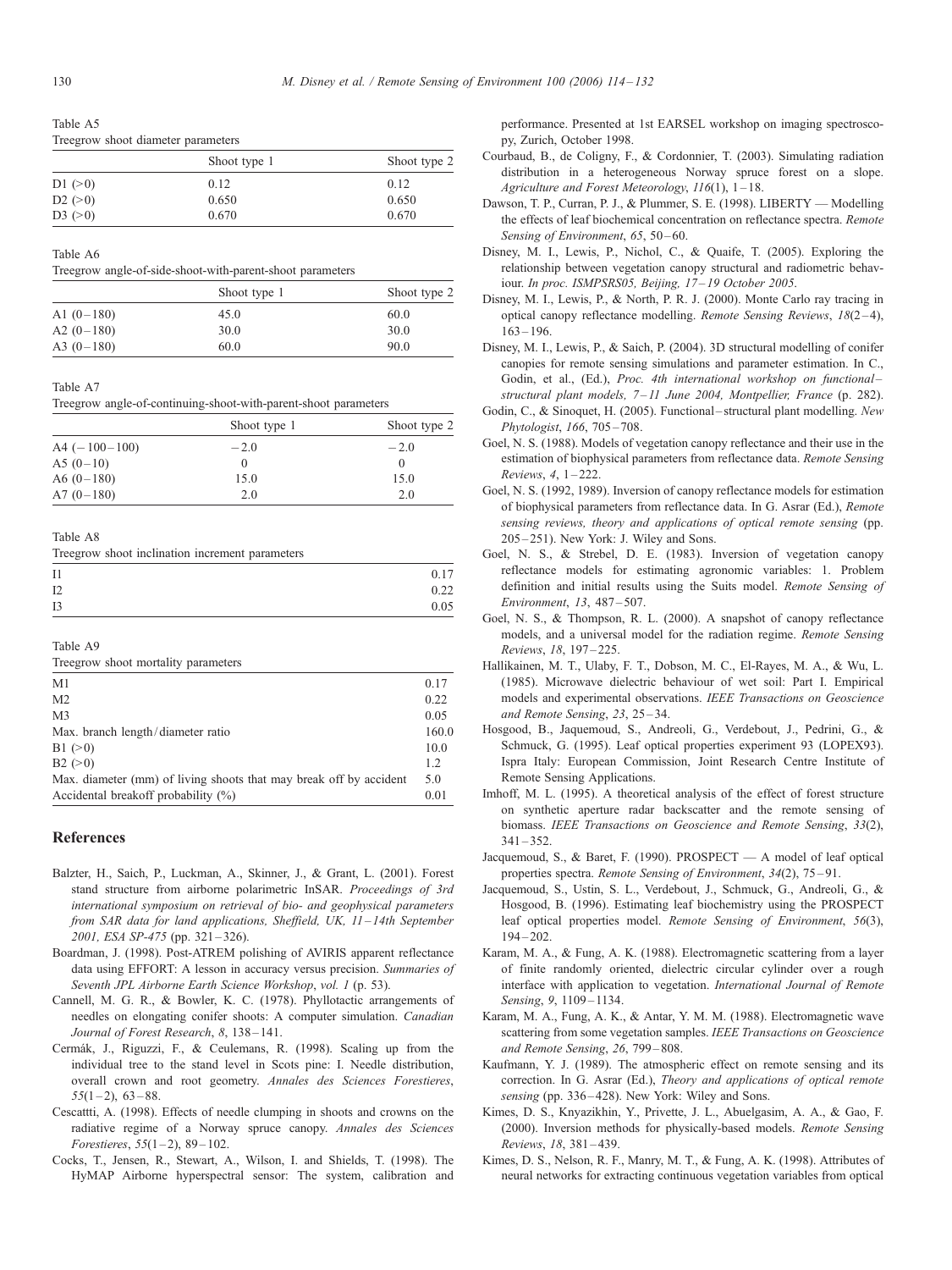<span id="page-17-0"></span>and radar measurements. International Journal of Remote Sensing, 19, 2639 – 2663.

- Kimes, D. S., Ranson, K. J., & Sun, G. (1997). Inversion of a forest backscatter model using neural networks. International Journal of Remote Sensing, 18,  $2181 - 2199$
- Knyazikhin, Y., Kranigk, J. V., Myneni, R. B., Panferov, O., & Gravenhorst, G. (1998a). Influence of small-scale structure on radiative transfer and photosynthesis in vegetation cover. Journal of Geophysical Research, 103, 6133 – 6144.
- Knyazikhin, Y., Marshak, A., & Myneni, R. B. (2005). Three-dimensional radiative transfer in vegetation canopies. In A. Davis, & A. Marshak (Eds.), Three-dimensional radiative transfer in the cloudy atmosphere. New York' Springer-Verlag, ISBN: 3-540-23958-8.
- Knyazikhin, Y., Martonchik, J. V., Myneni, R. B., Diner, D. J., & Running, S. W. (1998b). Synergistic algorithm for estimating vegetation canopy leaf area index and fraction of absorbed photosynthetically active radiation from MODIS and MISR data. Journal of Geophysical Research, 103(D24), 32257 – 32276.
- Kurth, W., & Sloboda, B. (1997). Growth grammars simulating trees An extension of L-systems incorporating local variables and sensitivity. Silva Fennica, 31, 285 – 295.
- Lang, R. H., Chauhan, N. S., Ranson, K. J., & Kilic, O. (1994). Modelling Pband SAR returns from a Red pine stand. Remote Sensing of Environment, 47, 132 – 141.
- Leersnijder R.P. (1992). PINOGRAM: A pine growth area model. WAU dissertation 1499, Wageningen Agricultural University, The Netherlands.
- Lewis, P. (1999). Three-dimensional plant modelling for remote sensing simulation studies using the Botanical Plant Modelling System (BPMS). Agronomie, Agriculture and Environment, 19(3-4), 185-210.
- Lewis, P., Barnsley, M., Quaife, T., Thackrah, G., Disney, M. I., & Saich, P. (2003). Biophysical parameters from CHRIS/PROBA. Proc. SPECTRA workshop, ESA/ESTEC Noordwijk, Netherlands, Oct. 28 – 30.
- Lewis, P., Saich, P., Disney, M. I., Andrieu, B., Fournier, C., Macklin, T., et al. (2004). Calibration of an L-system model of winter wheat for remote sensing modelling and inversion. In Godin C., et al., (Eds.), Proc. 4th international workshop on functional-structural plant models,  $7-11$  June 2004, Montpellier, France (pp. 257 – 261).
- Li, X., & Strahler, A. H. (1985). Geometrical-optical modelling of a conifer forest canopy. IEEE Transactions on Geoscience and Remote Sensing, 23,  $705 - 721.$
- Li, X., & Strahler, A. H. (1986). Geometrical optical reflectance modelling of a conifer forest canopy. IEEE Transactions on Geoscience and Remote Sensing, 24, 906-919.
- Liang, S. (2004). Quantitative remote sensing of land surfaces. New Jersey' Wiley and Sons.
- Lin, Y. C., & Sarabandi, K. (1999). A Monte Carlo coherent scattering model for forest canopies using fractal generated trees. IEEE Transactions on Geoscience and Remote Sensing, 37, 440 – 451.
- Lin, Y. C., & Sarabandi, K. (1999). Retrieval of forest parameters using a fractal-based coherent scattering model and a genetic algorithm. IEEE Transactions on Geoscience and Remote Sensing, 37, 1415 – 1424.
- Mäkelä, A., Landsberg, J., Ek, A. R., Burk, T. E., Ter-Mikaelian, M., Ågren, G. I., et al. (2000). Process-based models for forest ecosystem management: Current state of the art and challenges for practical implementation. Tree Physiology, 20, 289 – 298.
- Mêch, R., & Prusinkiewicz, P. (1996). Visual models of plants interacting with their environment. Proceedings of SIGGRAPH 96 (New Orleans, Louisiana, August  $4-9$ , 1996). In computer graphics proceedings, annual conference series, ACM SIGGRAPH (pp. 397-410).
- Moghaddam, M., & Saatchi, S. (1995). Analysis of scattering mechanisms in SAR imagery over boreal forest: Results from BOREAS '93. IEEE Transactions on Geoscience and Remote Sensing, 33(5), 1290-1296.
- Moghaddam, M., & Saatchi, S. (1999). Monitoring tree moisture using an estimation algorithm applied to SAR data from BOREAS. IEEE Transactions on Geoscience and Remote Sensing, 37, 901 – 916.
- Myneni, R. B., Ross, J., & Asrar, G. (1989). A review on the theory of photon transport in leaf canopies. Agriculture and Forest Meteorology, 45, 1-153.
- Oker-Blom, P., & Smolander, H. (1988). The ratio of shoot silhouette area to total needle area in Scots pine. Forest Science, 34, 894 – 896.
- Panferov, O., Knyazikhin, Y., Myneni, R. B., Szarzynski, J., Engwald, S., Schnitzler, K. G., et al. (2001). The role of canopy structure in the spectral variation of transmission and absorption of solar radiation in vegetation canopies. IEEE Transactions on Geoscience and Remote Sensing, 39(2),  $241 - 253$ .
- Perttunen, J., Sievanen, R., Nikinmaa, E., Saluminen, H., Saarenmaa, H., & Vakeva, J. (1996). LIGNUM: A tree model based on simple structural units. Annals of Botany, 77, 87-98.
- Pierce, L. E., Sarabandi, K., & Ulaby, F. T. (1995). Application of an artificial neural network in canopy scattering inversion. International Journal of Remote Sensing, 15, 3263 – 3270.
- Pinty, B., Gobron, N., Widlowski, J. -L., Gerstl, S. A. W., Verstraete, M. M., Antunes, M., et al. (2004). RAMI II: The second radiative transfer model intercomparison exercise. Journal of Geophysical Research, 109(D6), D06210.
- Pinty, B., & Verstraete, M. M. (1991). Extracting information on surface properties from bidirectional reflectance measurements. Journal of Geophysical Research, 96, 2865 – 2874.
- Price, J. C. (1990). On the information-content of soil reflectance spectra. Remote Sensing of the Environment, 33(2), 113-121.
- Proisy, C., Mougin, E., Fromard, F., Trichon, V., & Karam, M. A. (2002). On the influence of canopy structure on the radar backscattering of mangrove forests. International Journal of Remote Sensing, 23(20), 4197 – 4210.
- Qin, W., & Liang, S. (2000). Plane-parallel canopy radiative transfer modelling: Recent advances and future directions. Remote Sensing Reviews, 18, 281 – 305.
- Ranson, K. J., Sun, G., Weishampel, J. F., & Knox, R. G. (1997). Forest biomass from combined ecosystem and radar backscatter modeling. Remote Sensing of Environment, 59, 118-133.
- Rautiainen, M., & Stenberg, P. (2005). Application of photon recollision probability in coniferous canopy reflectance simulations. Remote Sensing of Environment, 96, 98 – 107.
- Reffye, Ph. de, Fourcaud, T., Blaise, F., Barthelemy, D., & Houllier, F. (1997). A functional model of tree growth and architecture. Silva Fennica, 31,  $297 - 311$
- Reffye, Ph. de, Houllier, F., & Blaise, F. (1999). Modelling plant growth and architecture. In F. Blasco, & A. Weill (Eds.), Advances in environment and ecological modelling (pp. 70–72). New York: Elsevier.
- Ross, J. K. (1981). The radiation regime and architecture of plant stands. Netherlands' W. Junk, The Hague.
- Saatchi, S., & Moghaddam, M. (2000). Estimation of crown and stem water content and biomass of boreal forest using polarimetric SAR imagery. IEEE Transactions on Geoscience and Remote Sensing, 38, 697 – 709.
- Saich, P., Lewis, P., Disney, M. I., & Thackrah, G. (2001). Comparison of HyMAP/E-SAR data with models of optical reflectance and microwave scattering from vegetation canopies. Proceedings of 3rd international symposium on retrieval of bio- and geophysical parameters from SAR data for land applications, Sheffield, UK, 11 – 14th September 2001, ESA SP-475 (pp. 75 – 80).
- Saich, P., Lewis, P., Disney, M., van Oevelen, I., Woodhouse, P., Andrieu, I., et al. (2003). Development of vegetation growth models for remote sensing applications. Final report of ESA contract AO/1-3679/00/NL/NB (available from [http://www.geog.ucl.ac.uk/~psaich/esa\).](http://www.geog.ucl.ac.uk/~psaich/esa)
- Sievänen, R., Nikinmaa, E., Nygren, P., Ozier-lafontaine, H., Perttunen, J., & Hakula, H. (2000). Components of functional-structural tree models. Annals of Forest Science, 57(5/6), 399 – 412.
- Smolander, S., & Stenberg, P. (2003). A method to account for shoot scale clumping in coniferous canopy reflectance models. Remote Sensing of the Environment, 88, 363–373.
- Smolander, S., & Stenberg, P. (2005). Simple parameterizations of the radiation budget of uniform broadleaved and coniferous canopies. Remote Sensing of Environment, 94, 355 – 363.
- Stenberg, P., Palmroth, S., Bond, B. J., Sprugel, D. G., & Smolander, H. (2001). Shoot structure and photosynthetic efficiency along the light gradient in a Scots pine canopy. Tree Physiology, 21, 805-814.